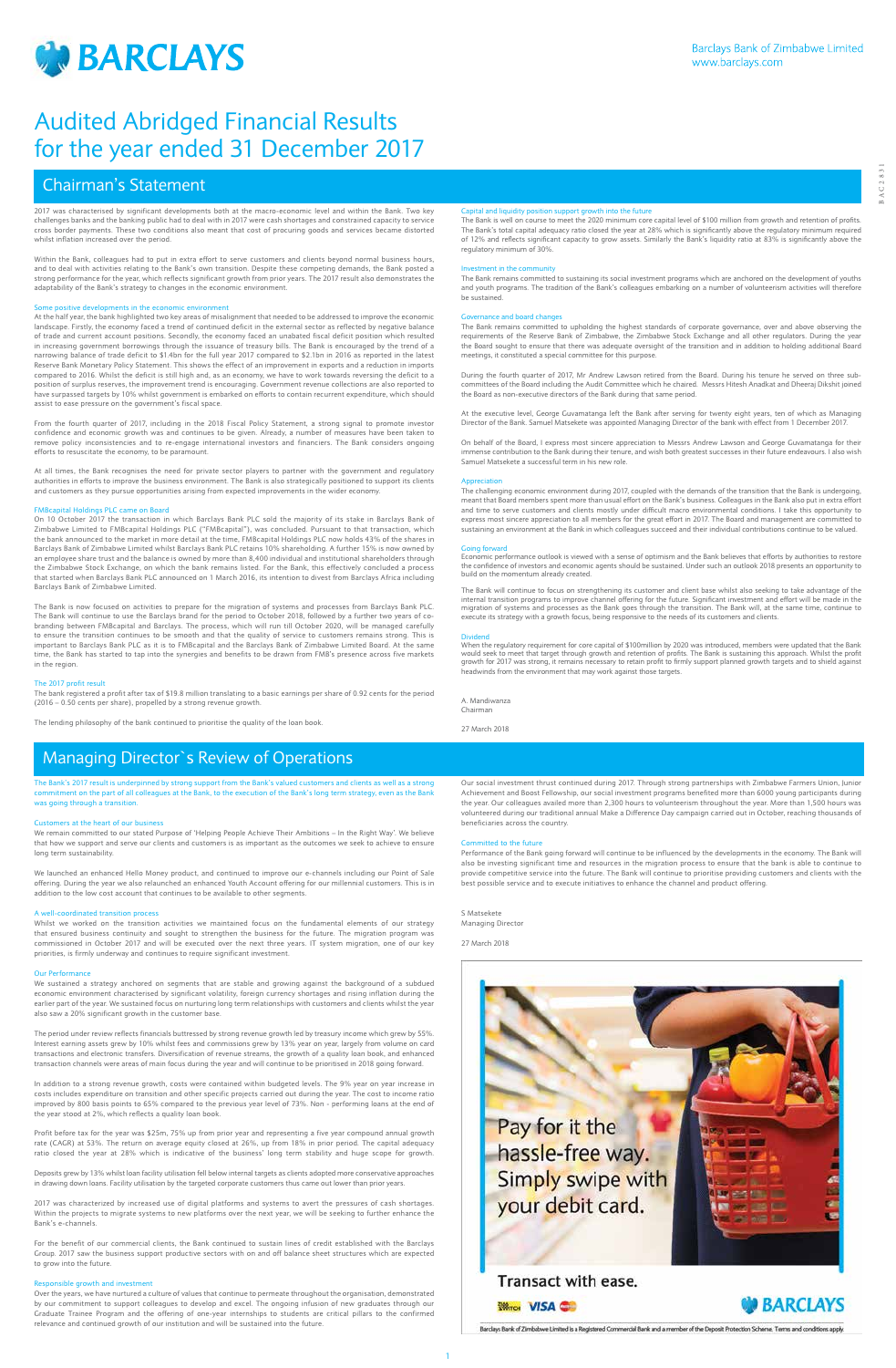

2

# Corporate Governance Statement

The Board of Directors of Barclays Bank of Zimbabwe Limited ("the Board/ Barclays") is committed to and recognises the importance of strong governance practices. The board understands that a comprehensive corporate governance framework is vital in supporting executive management in its execution of strategy and in driving long term sustainable performance. In order to achieve good governance, the Board subscribes to principles of international best practice in corporate governance as guided by, among others, the Banking Act, the Corporate Governance Guideline, the National Code on Corporate Governance and the King IV report on Corporate Governance. The Board continuously reviews its internal governance standards and practices, to ensure that it modifies and aligns them with local and international corporate governance requirements as appropriate.

As part of its continuing efforts to achieve good governance, the board promotes the observance of the highest standards of corporate governance in Barclays Bank and ensures that this is supported by the right culture, values and behaviours from the top down.

Barclays Bank is committed to the principles of fairness, accountability, responsibility and transparency. To this end the board, is accountable to its shareholders and all its stakeholders including the Bank's employees, customers, suppliers, regulatory authorities and the community from which it operates through transparent and accurate disclosures.

# Main Board

Barclays Bank of Zimbabwe Limited understands the importance of having the right balance of skills, experience and diversity on the board.

# Board responsibilities

The Board is responsible for setting the strategic direction of the Bank as well as determining the way in which specific governance matters are approached and addressed, approving policies and plans that give effect to the strategy, overseeing and monitoring the implementation of strategy by management and ensuring accountability through among other means adequate reporting and disclosures. The Board is guided by the Board Charter in the execution of its mandate.

# Board Chairman and non-executive directors

The Board of directors is led by an independent non-executive Chairman, whose primary duties include providing leadership of the Board and managing the business of the Board through setting its agenda, taking full account of issues and concerns of the Board, establishing and developing an effective working relationship with the Executive directors, driving improvements in the performance of the Board and its committees, assisting in the identification and recruitment of talent to the Board, managing performance appraisals for directors including oversight for the annual Board effectiveness review and proactively managing regulatory relationships in conjunction with Management. In addition, the non-executive directors proactively engage with the Bank's management to challenge and improve strategy implementation, to provide challenge, counsel and support to Management on the implementation of controls, processes and policies which enable risk to be effectively assessed and managed. The Chairman works together with the non-executive directors to ensure that there are effective checks and balances between executive management and the Board. The majority of the Board members are independent non-executive directors which provide the necessary independence for the effective discharge of the board's duties and compliance with regulatory requirements.

# Executive directors

The executive management team is led by the Managing Director. Management's role is to act as trustees of the shareholder's capital. Their main responsibilities include reporting to the Board on implementation of strategy, effectiveness of risk management and control systems, business and financial performance, preparation of financial statements and on an ongoing basis, keeping the Board fully informed of any material developments affecting the business. As at 31 December 2017, the board was in the process of recruiting a Chief Finance Officer, following the appointment of Mr S. Matsekete as Managing Director of the Bank.

# Directors' remuneration

The Board Remuneration Committee sets the remuneration policy and approves the remuneration of the executive directors and other senior executives as well as that of the non-executive directors. The remuneration package of executive directors includes a basic salary and a performance bonus which is paid based on the performance of the company as well as that of the individual. The Bank also has in place a share option scheme, meant to be a long term retention incentive for employees.

# Board diversity.

The Barclays Board recognises the importance of diversity and inclusion in its decision making processes. The board is made up of seven independent non-executive directors, two non-executive directors and one executive director. Three members of the board (30%) are female. The Board members have a varied array of experience including investments, commercial and retail banking, accounting, legal, corporate finance, marketing, business administration, economics, human resources management and executive management.

# Access to information

Openness and transparency are key enablers for the Board to discharge its mandate fully and effectively. The non-executive directors have unrestricted access to all relevant records and information of the Bank as well as to management. Further, the board is empowered to seek any professional advice or opinion it may require to allow for the proper discharge of its duties. As one of its key deliverables, management is mandated to keep the Board informed on an ongoing basis, of material developments in and affecting the Bank.

# Share Dealings / Insider trading

The directors, management and staff of Barclays Bank of Zimbabwe Limited are prohibited from dealing in the company's shares whether directly or indirectly, during the closed periods which are the periods that are a month before the end of the interim or full year reporting period until the time of the publication of the interim or full year results. Further, directors, management and staff are prohibited from dealing in the company's shares whenever the company is going through certain corporate actions or when they are in possession of non-public information that has the potential of impacting the share price of the company.

# Communication with stakeholders

Barclays Bank of Zimbabwe Limited communicates with its stakeholders through various platforms including the Annual General Meeting, analyst briefings, town halls, press announcements of interim and full year financial results, notices to shareholders and stakeholders and annual reporting to shareholders and stakeholders. The board and management of Barclays Bank of Zimbabwe Limited also actively engage regulatory authorities including the Reserve Bank of Zimbabwe, the Zimbabwe Stock Exchange and the Deposit Protection Corporation.

# Internal Audit

Barclays Internal Audit is an independent control function which supports the business by assessing how effectively risks are being controlled and managed. It works closely with the business helping drive improvements in risk management. This is done through reviewing how the business undertakes its processes as well as reviewing systems used by the business. The internal audit function reports its findings to management and guides them in making positive changes to business processes, systems and the control environment. The Internal Audit function also monitors progress to ensure management effectively remediates any internal control weaknesses identified as quickly as possible. The Barclays Bank of Zimbabwe Limited Head of Internal Audit reports directly to the Chairman of the Board Audit Committee and administratively to the Managing Director.

# Declaration of interest

The Board of Barclays Bank of Zimbabwe Limited believes in the observance of ethical business values from the top to the bottom. To this end, the Board has in place a policy that manages conflict of interest including situational and transactional conflict. Directors disclose their interests on joining the Board and at every meeting of the directors they disclose any additional interests and confirm or update their declarations of interest accordingly.

# **Ethics**

In our endeavour to instill a culture of sound business ethics, all employees and directors are requested to attest to an Anti-Bribery and Corruption declaration which essentially seeks to ensure that our directors, management and staff observe the highest standards of integrity in all their dealings and at all times. The Bank has a zero tolerance policy to bribery and corruption. In addition, the business has a whistleblowing facility managed by Deloitte through which employees can raise any concerns they may have anonymously.

# Director induction and development

Board conformance and performance is enhanced through continuous learning. As part of its learning program, the Board has in place a comprehensive induction plan for on-boarding new directors. During the year 2017, two Board members Messrs H. Anadkat and D. Dikshit joined the Board and went through the induction programme. Further, as part of continuing director development, three Board members attended an RBZ facilitated training program during the year.

# Board activities

The Board of Directors held twenty four (24) Board meetings as at 31 December 2017. The majority of these meetings were ad hoc meetings of the non-executive directors of the board necessitated by the shareholder transition that the business went through in 2017. Given the complexity of the transaction and its potential impact on the business and all other stakeholders, the board was required to meet more frequently to discuss the transition as it unfolded as well as to meet with relevant stakeholders including the regulatory authorities. The remainder of the meetings were scheduled quarterly board meetings as well as board business review meetings at which meetings the areas of focus included the setting of strategic direction and the adoption of strategy, the review of strategy and business operations, credit sanctioning as per approved limits, review of internal controls and financial reports, review of the quality of the loan book, review and oversight of the Bank's risk management processes and oversight on the recruitment, remuneration and performance reviews of senior management. A table detailing director's attendance of meetings during 2017 is shown in the last part of this report below.

# Board and director evaluati

The Board conducts an annual evaluation process which assesses the performance and effectiveness of individual directors, the Board Chairman, Committees and overall performance of the Board. This process is facilitated by an external party to allow for objectivity. The evaluation process involves directors completing evaluation questionnaires and having one on one meetings with the facilitator. The results of the evaluation are collated, a report is produced and feedback provided to the Board. The Board also submits the evaluation report to the Reserve Bank of Zimbabwe. The Board conducted its evaluation for the year ended 2016 and a report was submitted to the Board and to the RBZ. Board performance and evaluation was rated as strong by the directors. Further the Board is in the process of conducting evaluations for the year ended 31 December 2017 which report will be submitted to the Reserve Bank of Zimbabwe by 31 March 2018.

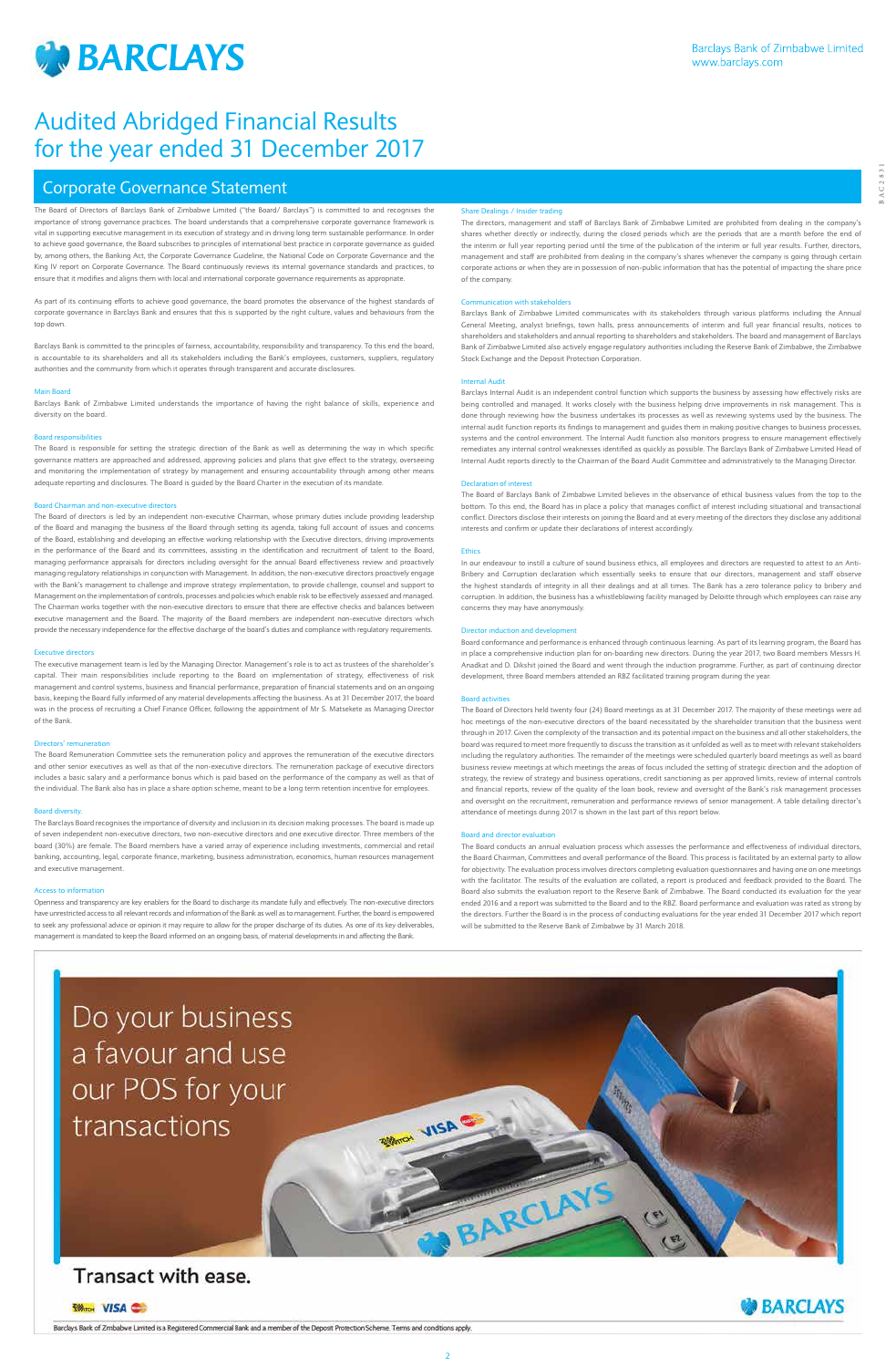

BAC2831

**BAC2831** 

# Board committees

The Board has delegated some of its duties and responsibilities to sub-committees to ensure the efficient discharge of the Board's mandate. The ultimate responsibility of running the Bank however still remains with the Board. The sub- committees of the Board are regulated by terms of reference which are reviewed every year or as and when necessary. The Committees meet at least once every quarter and are all chaired by Independent non-executive directors as detailed below.

# Audit Committee

The Board Credit Committee is tasked with the overall review of the Bank's lending policies. At each meeting, the Committee deliberates and considers loan applications beyond the discretionary limits of management. It ensures that there are effective procedures and resources to identify and manage irregular or problem credit facilities, minimize credit loss and maximize recoveries. It also directs, monitors, reviews and considers all issues that may materially impact on the present and future quality of the Bank's credit risk management. The Committee comprises of one executive member and three non-executive directors. The members of the Committee as at 31 December 2017 were:

The primary functions of the Committee are to oversee the financial management discipline of the Bank, review the Bank's accounting policies, the contents of the financial reports, disclosure controls and procedures, management's approach to internal controls, the adequacy and scope of the external and internal audit functions, compliance with regulatory and financial reporting requirements, oversee the relationship with the Bank's external auditors, as well as providing assurance to the Board that management's control assurance processes are being implemented and are complete and effective. At each meeting, the Committee reviews reported and noted weaknesses in controls and any deficiencies in systems and the remediation plans to address them. The Committee also monitors the ethical conduct of the Bank, its executives and senior officers and advises the Board as to whether or not the Bank is complying with the aims and objectives for which it has been established. During the period under review, there were no material losses as a result of internal control breakdowns. The committee is wholly comprised of independent non-executive directors. The members of the Committee as at 31 December 2017 were:-

The Human Resources and Nominations Committee assists the Board in the review of critical personnel issues as well as acting as a Remuneration and Terminal Benefits Committee. The Committee reviews and approves overall recommendations on employee remuneration as well as approving managerial appointments. The Committee ensures that the remuneration of directors is in line with the nature and size of the operations of the Bank as well as the Bank's performance. In addition, the Committee also considers nominations to the Board and succession planning for the Board. The Committee comprises of four non-executive directors and one executive director. The members of the Committee as at 31 December 2017 were:

B. Moyo (Chairman) C. F. Dube E. Fundira T. Moyo

# Board Credit Committee

E. Fundira (Chairperson) H. Anadkat S. Moyo S. Matsekete

# Loans Review Committee

This Committee has the overall responsibility for the complete review of the quality of the Bank's loan portfolio to ensure that the lending function conforms to sound lending policies and keeps the Board and management adequately informed on noted risks. It assists the Board with discharging its responsibility to review the quality of the Bank's loan portfolio. At every meeting, it reviews the quality of the loan portfolio with a view to ensuring compliance with the banking laws and regulations and all other applicable laws as well as internal policies. The members of the Committee as at 31 December 2017 were:-

T. Moyo (Chairperson) C. F. Dube D. Dikshit

# Human Resources and Nominations Committee

S. D. Mtsambiwa (Chairman)

S. N. Moyo

A. S. Mandiwanza

- H. Anadkat
- S. Matsekete

# Board Risk Committee

The Board Risk Committee is charged with the responsibility to oversee the Bank's overall enterprise risk environment under three broad areas of Operational Risk, Credit Risk Management and Market Risk. These are controlled and managed independently from risk taking functions and other committees of the Bank. The committee is responsible for the policies and procedures designed to monitor, evaluate and respond to risk trends and risk levels across the Bank ensuring that they are kept within acceptable levels. As at 31 December 2017 members of the committee were:

> Mr Andrew Ian Lawson and Mr George Guvamatanga resigned from the board with effect from 30 October 2017 and 30 November 2017 respectively.

EDA – Leave of absence granted

Board Committees were reconstituted with effect from 29 November 2017.

S. N. Moyo (Chairperson)

- B. Moyo
- S. D. Mtsambiwa

D. Dikshit

In addition to the Board Committees, management operates through a number of committees including the Executive Management Committee and the Assets and Liabilities Committee. The Committees terms of reference are as below.

# Executive Committee (EXCO)

The Executive Committee is the operational management forum responsible for the delivery of the Bank's operational plans. The Executive Committee acts as a link between the Board and management and is responsible for implementation of operational plans, annual budgeting and periodic review of strategic plans, as well as identification and management of key risks. The Executive Committee also reviews and approves guidelines for employee remuneration. The Executive Committee assists the Managing Director to manage the Bank, to guide and control the overall direction of the business of the Bank and acts as a medium of communication and co-ordination between business units and the Board. The Committee comprises of executive directors and senior management.

# Assets and Liabilities Committee (ALCO)/Treasury Committee

The Treasury Committee is tasked with ensuring the achievement of sustainable and stable profits within a framework of acceptable financial risks and controls. The Treasury Committee ensures maximization of the value that can be generated from active management of the Bank's balance sheet and financial risk within agreed risk parameters. It manages the funding and investment of the Bank's balance sheet, liquidity and cash flow, as well as exposure of the Bank to interest rate, exchange rate, market and other related risks. It ensures that the Bank adopts the most appropriate strategy in terms of the mix of assets and liabilities given its expectation of the future and potential consequences of interest rate movements, liquidity constraints and foreign exchange exposure and capital adequacy. It also ensures that strategies conform to the Bank's risk appetite and level of exposure as determined by the Risk Management Committee. The Committee comprises executive directors and senio management key to the proper discharge of the Committee's responsibilities.

# Corporate Governance Statement

# Directors shareholding

The following is a schedule of the directors' shareholdings in the Bank as at 31 December 2017;

| A S Mandiwanza  | 5 1 1 7 |
|-----------------|---------|
| C. F. Dube      | Nil     |
| E. Fundira      | 2 1 3 0 |
| S. D. Mtsambiwa | Nil     |
| B. Moyo         | Nil     |
| S. N. Moyo      | Nil     |
| T. Moyo         | Nil     |
| H Anadkat       | $\ast$  |
| D. Dikshit      | $\ast$  |
| S Matsekete     | 10.000  |
|                 |         |

\*Mr Hitesh Anadkat and Mr Dheeraj Dikshit hold some indirect interest in Afcarme Holdings Zimbabwe (Private) Limited, which in turn holds shares in the Bank.

### Annual financial state

The Directors are responsible for the preparation and integrity of the financial statements and related financial information contained in this report. The financial statements are prepared in accordance with generally accepted local and international accounting practices and they incorporate full and responsible disclosure to ensure that the information contained therein is both relevant and reliable.

# Board and committees attendance 2017

## Main Board

| Name               | <b>Total Meetings</b> | <b>Total Present</b> | $LOA***$       |
|--------------------|-----------------------|----------------------|----------------|
| A. S. Mandiwanza   | 24                    | 23                   |                |
| C. F. Dube         | 24                    | 20                   | 4              |
| E. Fundira         | 24                    | 24                   | Nil            |
| B. Moyo            | 24                    | 20                   | 4              |
| S. D. Mtsambiwa    | 24                    | 18                   | 6              |
| A. I. Lawson*      | 24                    | 24                   | Nil            |
| T. Moyo            | 24                    | 21                   | 3              |
| S. N. Moyo         | 24                    | 22                   | $\overline{2}$ |
| G. T. Guvamatanga* | 11                    | 9                    | $\overline{2}$ |
| S. Matsekete       | 13                    | 13                   | Nil            |
|                    |                       |                      |                |

# Audit Committee

| <b>Total Meetings</b> | <b>Total Present</b> | $LOA***$ |
|-----------------------|----------------------|----------|
| 4                     |                      | Nil      |
|                       |                      | Nil      |
|                       |                      | Nil      |
|                       |                      | 2        |
|                       |                      | Nil      |
|                       |                      |          |

# Human Resources and Nominations Committee

| Name              | <b>Total Meetings</b> | <b>Total Present</b> | $DA**$ |
|-------------------|-----------------------|----------------------|--------|
| S. D. Mtsambiwa   |                       |                      | Nil    |
| A. S. Mandiwanza  | 4                     |                      |        |
| S. N. Moyo        | 4                     |                      | Nil    |
| G. T. Guvamatanga |                       |                      | Nil    |
|                   |                       |                      |        |

# Credit Committee

| Name              | <b>Total Meetings</b> | <b>Total Present</b> | $LOA**$ |
|-------------------|-----------------------|----------------------|---------|
| E. Fundira        |                       |                      | Nil     |
| A. Lawson         |                       |                      | Nil     |
| T. Moyo           |                       |                      |         |
| G. T. Guvamatanga |                       |                      |         |

# Loans Review Committee

| Name         | <b>Total Meetings</b> | <b>Total Present</b> | $LOA**$ |
|--------------|-----------------------|----------------------|---------|
| C. F. Dube   | 4                     |                      | Nil     |
| B. Moyo      | 4                     |                      |         |
| S. N. Moyo   | 4                     |                      | Nil     |
| S. Matsekete | 4                     |                      |         |

# Risk Committee

| Name            | <b>Total Meetings</b> | <b>Total Present</b> | $LOA**$ |
|-----------------|-----------------------|----------------------|---------|
| B. Moyo         |                       |                      | Nil     |
| S. D. Mtsambiwa |                       | 4                    | Nil     |
| S. N. Moyo      |                       | Δ                    | Nil     |

\*\*\*\* Messrs H. Anadkat and D. Dikshit joined the board after the 2017 calender meetings

The Board is of the view that the Bank complied with the applicable laws and regulations throughout the reporting period.

## By Order of the Board

V. Mutandwa Company Secretary

27 March 2018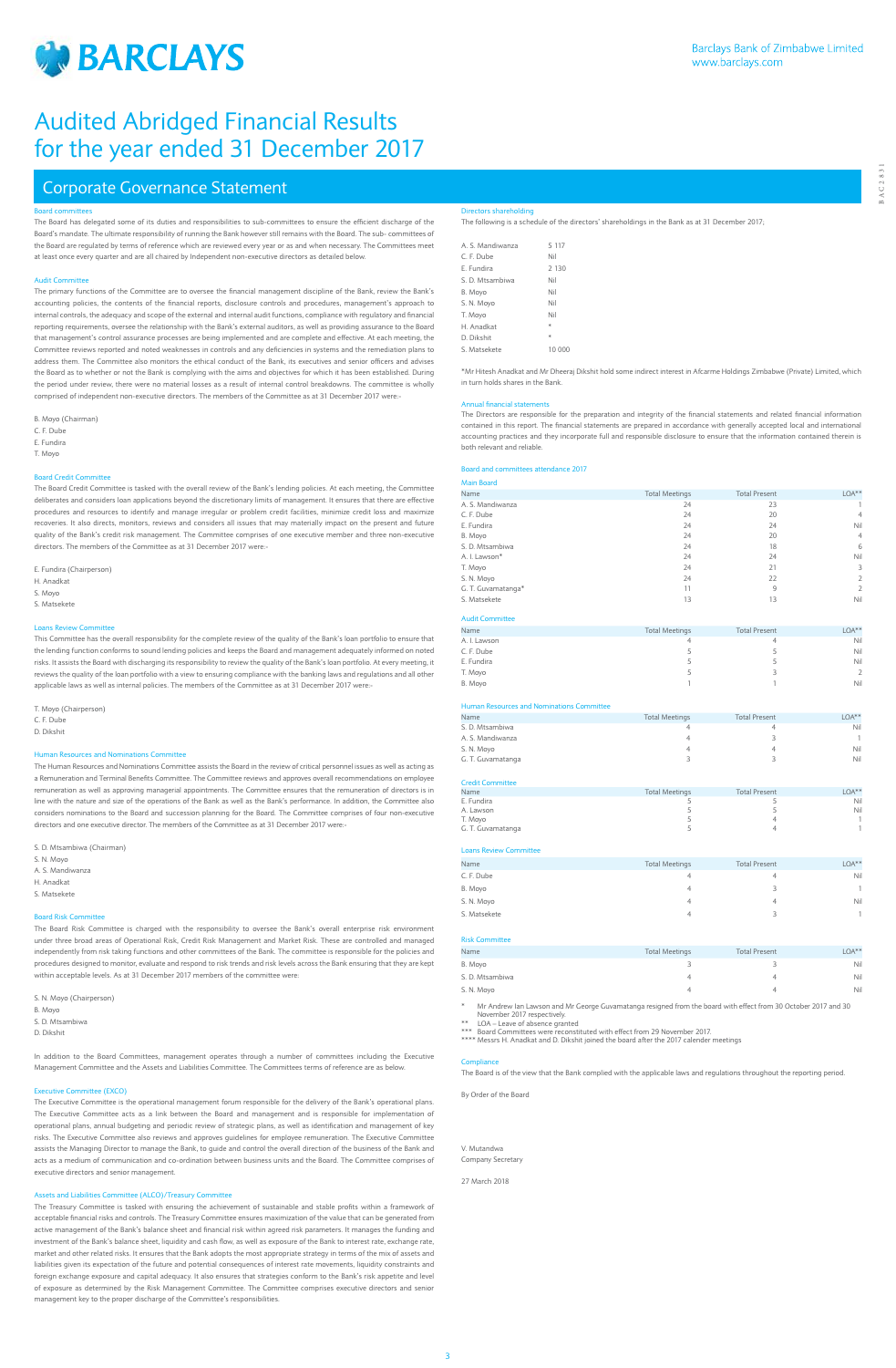

# Statement of Cash Flows for the year ended 31 December 2017

# Statement of Changes in Equity for the year ended 31 December 2017

# Statement of Financial Position

# Statement of Comprehensive Income for the year ended 31 December 2017

| as at 31 December 2017               |              |                |         |
|--------------------------------------|--------------|----------------|---------|
|                                      |              | 2017           | 2016    |
|                                      | <b>Notes</b> | <b>US\$000</b> | US\$000 |
|                                      |              |                |         |
| <b>Assets</b>                        |              |                |         |
| Cash and bank balances               | 13           | 278 570        | 220 326 |
| Derivative financial instruments     | 14           | $\overline{4}$ | 224     |
| Available-for-sale investments       | 15           | 5 2 3 5        | 34 104  |
| Loans and receivables from banks     | 16           | 110 952        | 33 195  |
| Loans and advances to customers      | 17           | 112 038        | 140 327 |
| Other assets                         | 18           | 7578           | 6719    |
| Property and equipment               | 19           | 20 621         | 21 285  |
| Investment properties                | 20           | 5 1 4 5        | 5 2 5 0 |
| Non-current assets held for sale     | 21           | 14829          | 14 5 19 |
| Current tax assets                   |              | 637            | 261     |
| <b>Total assets</b>                  |              | 555 609        | 476 210 |
| <b>Liabilities</b>                   |              |                |         |
| Derivative financial instruments     | 14           | 2              | 122     |
| Balances due to other banks          | 22           | 6 2 3 3        | 2 5 5 2 |
| Deposits from customers              | 23           | 443 783        | 391 709 |
| Provisions                           | 24           | 2 3 7 6        | 2023    |
| Other liabilities                    | 25           | 12435          | 10 117  |
| Deferred tax liabilities             |              | 2465           | 1908    |
| Bank balances due to Group companies | 33.4         |                | 2 5 8 6 |
| <b>Total liabilities</b>             |              | 467 294        | 411 017 |
| Capital and reserves                 |              |                |         |
| Share capital                        | 26           | 215            | 215     |
| Share premium                        | 26           | 23 764         | 23 642  |
| Non-distributable reserve            |              | 7785           | 7785    |
| Available-for-sale reserve           |              | 2930           | 415     |
| Revaluation reserve                  |              | 3456           | 3 5 1 9 |
| Share-based payment reserve          |              | 1 2 0 5        | 1 1 6 4 |
| Retained earnings                    |              | 48 960         | 28 453  |
| <b>Total equity</b>                  |              | 88 315         | 65 193  |
|                                      |              |                |         |
| <b>Total equity and liabilities</b>  |              | 555 609        | 476 210 |

|                                                |                | 2017      | 2016           |
|------------------------------------------------|----------------|-----------|----------------|
|                                                | <b>Notes</b>   | US\$000   | <b>US\$000</b> |
| Interest income                                | 2              | 21 810    | 18 672         |
| Interest expense                               | 3              | (305)     | (378)          |
| Net interest income                            |                | 21 505    | 18 2 94        |
| Net fee and commission income                  | 4              | 32 411    | 28 326         |
| Net trading income                             | 5              | 16 142    | 10 743         |
| Net investment income                          | 6              | 1 0 1 6   | 218            |
| Other income                                   | $\overline{7}$ | 432       | 447            |
| <b>Total income</b>                            |                | 71 506    | 58 028         |
| Impairment losses on loans and advances        | 11             | (102)     | (1177)         |
| Net operating income                           |                | 71 404    | 56 851         |
| Staff costs                                    | 8              | (24195)   | (23 113)       |
| Infrastructure costs                           | 9              | (9471)    | (8971)         |
| Administration and general expenses            | 10             | (12750)   | (10570)        |
| <b>Operating expenses</b>                      |                | (46, 416) | (42654)        |
| Share of profit of joint venture held for sale |                | 310       | 244            |
| Profit before tax                              |                | 25 298    | 14 4 41        |
| Taxation                                       | 12             | (5508)    | (3616)         |
| Profit for the year                            |                | 19 790    | 10825          |

Items that may be reclassified subsequently to profit or loss

# Available-for-sale financial assets

| Available-tor-sale linancial assets                             |         |       |
|-----------------------------------------------------------------|---------|-------|
| Net gain on available-for-sale financial assets during the year | 3 0 6 9 | 82    |
| Deferred tax                                                    | (554)   | (24)  |
| Total available for sale financial assets                       | 2 5 1 5 | 58    |
| Total other comprehensive gain for the year, net of tax         | 2 5 1 5 | 58    |
| Total comprehensive income for the year                         | 22 305  | 10883 |
| Basic earnings per share (cents)                                | 0.92    | 0.50  |
| Diluted earnings per share (cents)                              | 0.92    | 0.50  |

|                                                                 | Share<br>Capital<br>US\$000 | Share<br>premium<br>US\$000 | Non-<br>distributable<br>reserve<br>US\$000 | Available for<br>sale reserve<br>US\$000 | Revaluation<br>reserve<br>US\$000 | Share-based<br>payment reserve<br>US\$000 | Retained earnings<br>US\$000 | Total<br>equity<br>US\$000 |
|-----------------------------------------------------------------|-----------------------------|-----------------------------|---------------------------------------------|------------------------------------------|-----------------------------------|-------------------------------------------|------------------------------|----------------------------|
| Balance at 1 January 2017                                       | 215                         | 23 642                      | 7785                                        | 415                                      | 3 5 1 9                           | 1 1 6 4                                   | 28 4 53                      | 65 193                     |
| Profit for the year                                             | $\sim$                      | $\overline{\phantom{a}}$    | $\sim$                                      | $\sim$                                   | $\sim$                            | $\sim$                                    | 19790                        | 19790                      |
| Other comprehensive income for the year                         | $\sim$                      | $\overline{\phantom{a}}$    | $\sim$                                      | 2 5 1 5                                  | $\sim$                            | $\sim$                                    | $\sim$                       | 2 5 1 5                    |
| Total comprehensive income for the year                         | $\sim$                      | $\sim$                      |                                             | 2 5 1 5                                  |                                   | $\sim$                                    | 19790                        | 22 305                     |
| Recognition of share-based payments                             | $\sim$                      | $\overline{\phantom{a}}$    |                                             | $\overline{\phantom{a}}$                 |                                   | 92                                        | $\sim$                       | 92                         |
| Realisation of revaluation reserve                              |                             | $\overline{\phantom{a}}$    | $\overline{\phantom{a}}$                    | $\sim$                                   | (63)                              | $\sim$                                    | 63                           | $\sim$                     |
| Issue of ordinary shares under share-based payment plans        | $\overline{\phantom{a}}$    | 122                         | $\sim$                                      | $\sim$                                   | $\sim$                            | (51)                                      | $\sim$                       | 71                         |
| Contribution from group towards compensation for loss of office | $\overline{\phantom{a}}$    | $\overline{\phantom{a}}$    | $\overline{\phantom{a}}$                    | $\sim$                                   | $\sim$                            | $\sim$                                    | 654                          | 654                        |
| Balance at 31 December 2017                                     | 215                         | 23 764                      | 7785                                        | 2930                                     | 3456                              | 1 2 0 5                                   | 48 960                       | 88 315                     |
| Note                                                            | 26                          |                             |                                             |                                          |                                   |                                           |                              |                            |

|                                         | Share<br>Capital<br>US\$000 | Share<br>premium<br>US\$000 | Non-<br>distributable<br>reserve<br>US\$000 | Available for<br>sale reserve<br>US\$000 | Revaluation<br>reserve<br>US\$000 | Share-based<br>payment reserve<br>US\$000 | Retained<br>earnings<br>US\$000 | Total<br>equity<br>US\$000 |
|-----------------------------------------|-----------------------------|-----------------------------|---------------------------------------------|------------------------------------------|-----------------------------------|-------------------------------------------|---------------------------------|----------------------------|
|                                         |                             |                             |                                             |                                          |                                   |                                           |                                 |                            |
| Balance at 1 January 2016               | 215                         | 23 642                      | 7785                                        | 357                                      | 3609                              | 1053                                      | 17 538                          | 54 199                     |
| Profit for the year                     | $\sim$                      | $\sim$                      | $\sim$                                      | $\sim$                                   | $\sim$                            | $\sim$                                    | 10825                           | 10 825                     |
| Other comprehensive income for the year | $\sim$                      |                             |                                             | 58                                       |                                   | $\overline{\phantom{a}}$                  |                                 | 58                         |
| Total comprehensive income for the year | $\sim$                      | <b>Section</b>              | $\sim$                                      | 58                                       | $\sim$                            | $\sim$                                    | 10825                           | 10883                      |
|                                         |                             |                             |                                             |                                          |                                   |                                           |                                 |                            |
| Recognition of share-based payments     | . .                         | $\sim$                      | $\sim$                                      |                                          | $\sim$                            | 111                                       | $\sim$                          | 111                        |
| Realisation of revaluation reserve      | $\sim$                      | $\sim$                      | $\sim$                                      |                                          | (90)                              | $\sim$                                    | 90                              | . .                        |
| Balance at 31 December 2016             | 215                         | 23 642                      | 7785                                        | 415                                      | 3 5 1 9                           | 164                                       | 28 4 53                         | 65 193                     |

|                                                                       | <b>Notes</b> | 2017<br>US\$000 | 2016<br>US\$000 |
|-----------------------------------------------------------------------|--------------|-----------------|-----------------|
|                                                                       |              |                 |                 |
| Cash flow from operating activities                                   |              |                 |                 |
| Profit before income tax                                              |              | 25 298          | 14 4 41         |
| Adjustments for non-cash items:                                       |              |                 |                 |
| Depreciation of property and equipment                                | 9            | 2.523           | 2450            |
| Impairment losses on loans and advances                               | 11           | 102             | 1 177           |
| Effect of share of profit of joint venture and fair value             |              | (205)           | (244)           |
| loss on investment property                                           |              |                 |                 |
| Profit on disposal of property and equipment                          |              | (104)           | (82)            |
| Interest accrual on financial assets                                  |              | (4100)          | (3307)          |
| Staff loan prepayment amortisation                                    |              | (44)            | (31)            |
| Post-retirement medical aid fund provision                            |              |                 | 210             |
| Share based payment expense                                           |              | 92              | 111             |
| Net derivative assets                                                 |              | (2)             | (102)           |
| Cash flow from operating activities before changes in working capital |              | 23 5 60         | 14 623          |
| Decrease/(increase)in loans and advances to customers                 |              | 28 231          | (402)           |
| Increase in other assets                                              |              | (205)           | (5112)          |
| Increase in deposits from customers                                   |              | 52 074          | 157 736         |
| Increase in other liabilities                                         |              | 2671            | 3722            |
| Income taxes paid                                                     |              | (5881)          | (4206)          |
| Transfers into restricted bank balances                               |              | (9093)          |                 |
| Net cash generated in operating activities                            |              | 91 357          | 166 361         |
| Cash flow from investing activities                                   |              |                 |                 |
| Purchase of property and equipment                                    | 19           | (2040)          | (2710)          |
| Proceeds from sale of property and equipment                          |              | 175             | 389             |
| Dividend received from investment securities                          |              | 1 1 0 6         | 218             |
| Purchase of investment securities                                     |              | (135 443)       | (42981)         |
| Proceeds from sale and maturities of investment securities            |              | 93 347          | 15 427          |
| Net cash used in investing activities                                 |              | (42855)         | (29657)         |
| Cash flows from financing activities                                  |              |                 |                 |
| Proceeds from issue of shares under a share based payment plan        |              | 71              |                 |
| Net cash received from financing activities                           |              | 71              |                 |
| Net increase in cash and cash equivalents                             |              | 48 573          | 136 704         |
| Cash and cash equivalents at the beginning of the year                |              | 212 136         | 75 432          |
| Cash and cash equivalents at the end of the year                      | 13           | 260 709         | 212 136         |
|                                                                       |              |                 |                 |



Travel Insurance gives you cover when traveling abroad for<br>hospitalisation, flight cancellation and other emergencies.<br>Travel covered this Easter,

# Call us on +263 024 250579 for more information.

# **BARCLAYS**

Barclays Bank of Zimbabwe Limited is a Registered Commercial Bank and a member of the Deposit Protection Scheme. All Barclays In<br>Zimnat Insurance. Terms and conditions apply.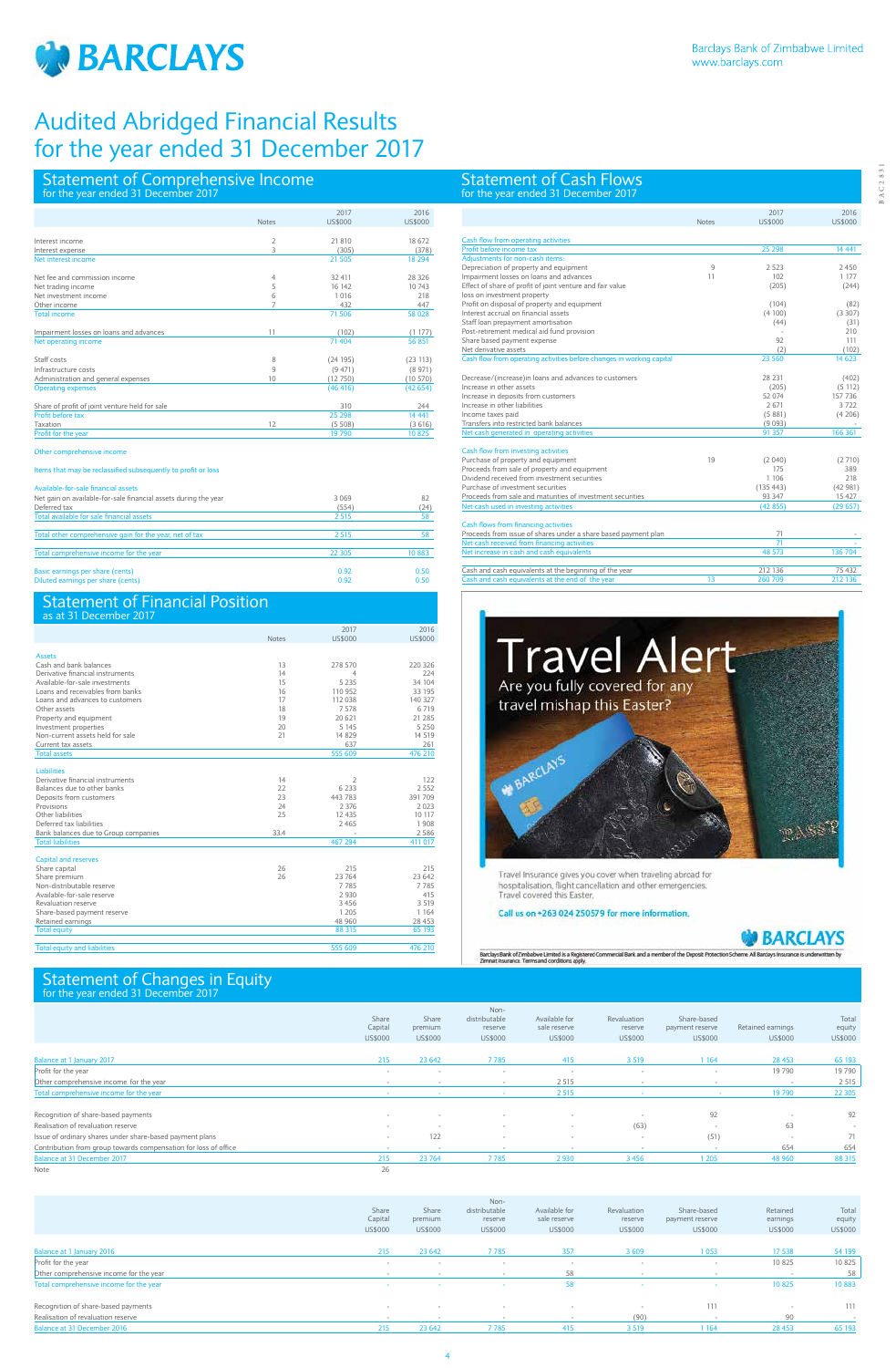

1.1 Basis of preparation The Bank's audited abridged financial results are prepared and presented on the basis that they reflect the information necessary to be a fair summary of the audited annual financial statements from which they are derived.<br>This includes financial results that agree with or can be recalculated from the related information in the financial statements and that contain the information necessary so as not to be misleading in the circumstances. The information contained in these financial results does not contain all the disclosures required by International<br>Financial Reporting standards, the Zimbabwe Companies Act (Chapter 24:03) and the Zimbabwe Banking Act<br>(Ch were derived. For a better understanding of the Bank`s financial position, its financial performance and cash flows<br>for the year, these financial results should be read in conjunction with the audited annual financial stat

# Notes to the Financial Results for the year ended 31 December 2017

These audited abridged financial results are presented in United States of America dollars (USD) which is the Bank's<br>functional currency. In the current environment the determination of functional currency is a significant area. The Accounting Profession reviewed the requirements of the standards and concluded that the USD was still the functional currency.

### 1.1c Accounting polici

The full signed annual report can be obtained upon request from the company secretary at the registered office of the Bank.

1.1a Basis of measurement The audited abridged financial results for the period have been prepared on the historical cost basis except for the following;

- (i) Available-for-sale (AFS) financial assets measured at fair value;<br>(ii) Investment property measured at fair value;
- (ii) Investment property measured at fair value; (iii) The liability for pensioners is recognised at the present value of expected future payments based on
- pensioners' life expectancy;<br>Derivative assets/liabilities measured at fair value;
- 

(iv) Derivative assets/liabilities measured at fair value;<br>(v) Buildings are measured using the revaluation model. Revaluation is performed after every three years, and;<br>(vi) Non - current assets held for sale measur

# 1.1b Functional and presentation currency

The accounting policies applied in the preparation of the audited abridged financial results are consistent with those for the audited financial statements for the year ended 31 December 2016.

## 1.2 Audit opinion and key audit matters

The audited abridged financial results should be read in conjunction with the complete set of financial statements of Barclays Bank of Zimbabwe Limited for the financial year ended 31 December 2017, which have been audited by KPMG Chartered<br>Accountants (Zimbabwe), signed by Brian Njikizana and an unqualified opinion has been issued thereon. The au for the year then ended carries key audit matters ("KAM") outlining areas of the audit process that required significant<br>attention of the auditor. These included, valuation of financial assets, impairment of loans and adva controls and Barclays PLC divestiture. The auditor's report on the financial statements, is available for inspection at the Bank's registered office.

|                                   | 2017<br>US\$000 | 2016<br><b>US\$000</b> |
|-----------------------------------|-----------------|------------------------|
| Interest income                   |                 |                        |
| <b>Bank balances</b>              | 87              | 69                     |
| Investment securities             | 6666            | 3831                   |
| Loans and advances to customers   | 15 0 57         | 14772                  |
| Total interest income             | 21 810          | 18 672                 |
| Interest expense                  |                 |                        |
| Deposits from banks               | (1)             |                        |
| Customer deposits                 | (304)           | (378)                  |
| <b>Total interest expense</b>     | (305)           | (378)                  |
| Net fee and commission income     |                 |                        |
| Fee and commission income         |                 |                        |
| Account activity fees/ledger fees | 8 1 9 7         | 8644                   |
| Insurance commission received     | 481             | 314                    |
| Commission received               | 14 0 30         | 9 1 1 4                |
| Guarantees                        | 167             | 166                    |
| Card based transaction fees       | 5453            | 3 2 0 3                |
| Cash withdrawal fees              | 4 1 9 7         | 7058                   |
| Total fee and commission income   | 32 5 25         | 28 4 99                |
| Fee and commission expense        |                 |                        |
| Guarantee expense                 | (114)           | (173)                  |
| Total fee and commission expense  | (114)           | (173)                  |
| Net fee and commission income     | 32 411          | 28 3 26                |

Included in cash and cash equivalents are bond notes and coins which are bearer instruments that are pegged at<br>1:1 with the United States dollar. United States dollar and bond notes and coins transactions are maintained in same bank account.

Carrying amount<br>The fair value of the derivative financial instruments represents the present value of the positive or negative cash<br>flows, which would have occurred if the rights and obligations arising from that instrume orderly market place transaction at year end.

5. Net trading income Net foreign exchange income<br>
Trading income - Financial instruments<br>
Net trading income - Financial instruments<br>
Net trading income - 16 142 10 743 Trading income - Financial instruments 918 - Net trading income 16 142 10 743 ent incor Poidend income 1016 218<br>
Net investment income 1016 218 Net investment income 1 016 218 7. Other income Gain on disposal of property and equipment  $\frac{82}{208}$ <br>Rental income  $\frac{328}{365}$ Rental income Total other income 432 447 2017 2016<br>US\$000 US\$000 US\$000 US\$000 8. Staff costs Salaries and allowances (20 168) (18 487) Social security costs (197) (191) Pension costs: defined contribution plans (2 014) (1 869) Post-retirement medical aid fund provision - (1 651)<br>Directors` remuneration - for services as management - (1 804) - (804) - (804) - (804) - (804) - (804) - (804)<br>- - (231) - - (231) - (231) - (231) - (231) - (231) - (231 ervices as management<br>
ervices as management<br>  $\frac{1}{2}$ -funded by the group<br>
- funded by the group<br>  $\frac{(654)}{(654)}$ <br>  $\frac{(22)}{(24125)}$ <br>  $\frac{(111)}{(24195)}$ <br>  $\frac{(22)(111)}{(23113)}$ Share based payment plan Total staff cost (24 195) (23 113)

Barclays Bank PLC paid \$4 536 025 to employees in 2017 as closing bonus for the services provided during the transaction following its decision to divest from Zimbabwe. The amount has not been included in the Statement of Comprehensive Income as it was fully funded by Barclays Bank PLC and was solely a decision by Barclays Bank PLC.

| 9.  | Infrastructure costs                                      |          |         |
|-----|-----------------------------------------------------------|----------|---------|
|     | Repairs and maintenance                                   | (1 442)  | (1327)  |
|     | Other property costs                                      | (2139)   | 1739)   |
|     | Security costs                                            | (1 118)  | 1158)   |
|     | Depreciation of property and equipment                    | (2523)   | 2450)   |
|     | Operating lease rentals                                   | (2249)   | (2297)  |
|     | Total infrastructure costs                                | (9 471)  | (8971)  |
| 10. | Administrative and general expenses                       |          |         |
|     | Auditors' remuneration:                                   |          |         |
|     | Audit related services                                    | (196)    | (217)   |
|     | Review services                                           | (35)     | (35)    |
|     | <b>Total auditor related fees</b>                         | (231)    | (252)   |
|     | Consultancy, legal and professional fees                  | (546)    | (501)   |
|     | Subscription, publications, stationery and communications | (4460)   | (3323)  |
|     | Marketing, advertising and sponsorship                    | (376)    | (623)   |
|     | Travel and accommodation                                  | 757      | 622)    |
|     | Entertainment                                             | (29)     | (37)    |
|     | Cash transportation                                       | (1565)   | (1365)  |
|     | Directors fees                                            | (361     | 202)    |
|     | Insurance costs                                           | (2079)   | 1975)   |
|     | Card operating expenses                                   | (1 510)  | 106)    |
|     | Other administrative and general expenses                 | (836)    | (564)   |
|     | Total administrative and general expenses                 | (12 750) | (10570) |
| 11. | Impairment losses on loans and advances                   |          |         |
|     | Identified                                                | (689)    | (967)   |
|     | Unidentified                                              | 554      | (213)   |

| Unidentified                                            |  |
|---------------------------------------------------------|--|
| Impairment raised during the reporting period           |  |
| Recoveries of loans and advances previously written off |  |
| Statement of comprehensive income charge                |  |

|                                                                     | 2017              | 2016               |
|---------------------------------------------------------------------|-------------------|--------------------|
|                                                                     | US\$000           | <b>US\$000</b>     |
| Income taxes                                                        |                   |                    |
| Income tax recognised in profit or loss                             |                   |                    |
| Current tax                                                         |                   |                    |
| Normal tax - current year                                           | (5505)            | (4240)             |
|                                                                     | (5505)            | (4240)             |
|                                                                     |                   |                    |
|                                                                     |                   |                    |
| Deferred tax                                                        |                   |                    |
| Deferred tax expense recognised in the current year                 | (3)               | 624                |
|                                                                     | (3)               | 624                |
|                                                                     |                   |                    |
| Total income tax recognised in the current year                     | (5508)            | (3616)             |
| Cash and bank balances                                              |                   |                    |
|                                                                     | 2017              | 2016               |
|                                                                     | <b>US\$000</b>    | <b>US\$000</b>     |
| Balances with Central Bank                                          | 248 384           | 182 904            |
| Money market assets                                                 |                   | 10 000             |
| Cash on hand                                                        | 15 7 85           | 23 027             |
| Balances due from group companies                                   |                   | 2865               |
| Balances with banks abroad<br>Cash and bank balances                | 14 401<br>278 570 | 1 5 3 0<br>220 326 |
| Restricted balances with Central Bank                               | (7342)            | (3248)             |
| Restricted balances with banks abroad                               | (4999)            |                    |
| Clearing balances due from banks                                    | 713               | 196                |
|                                                                     |                   |                    |
|                                                                     |                   |                    |
| Bank balances due to group companies<br>Balances due to other banks | (6233)            | (2586)<br>(2552)   |

Balances with the Central Bank and foreign banks are used to facilitate customer transactions which payments and cash withdrawals. During 2016 the Central Bank through Exchange Control Operational Guide 8<br>(ECOGAD8) introduced a prioritisation criterion which has to be followed when making foreign payments for<br>customers.

Also refer to note 1.1b above on the determination of functional currency.

# 14. Derivative financial instruments

The Bank uses cross-currency swaps to manage the foreign currency risks arising from asset and deposit balances held which are denominated in foreign currencies. Forward exchange contracts are for trading and foreign currency risk management purposes.

Contract amount The gross notional amount is the sum of the absolute value of all bought and sold contracts. The amount cannot be used to assess the market risk associated with the position and should be used only as a means of assessing the Bank's participation in derivative contracts.

|                                                           | contract amount<br>US\$000 US\$000 | Notional Carrying amount | Assets Liabilities<br>US\$000 |
|-----------------------------------------------------------|------------------------------------|--------------------------|-------------------------------|
| 2017                                                      |                                    |                          |                               |
| Foreign exchange derivatives                              |                                    |                          |                               |
| Currency swap                                             | 2 1 9 0                            | $\overline{4}$           | 2                             |
| Total foreign exchange derivatives                        | 2 1 9 0                            | 4                        | $\overline{2}$                |
| 2016                                                      |                                    |                          |                               |
| Foreign exchange derivatives                              |                                    |                          |                               |
| Currency swap                                             | 10 0 89                            | 224                      | 122                           |
| Total foreign exchange derivatives                        | 10 0 89                            | 224                      | 122                           |
| Available for sale investments                            |                                    |                          |                               |
|                                                           | 2017                               |                          | 2016                          |
|                                                           | <b>US\$000</b>                     |                          | <b>US\$000</b>                |
| Treasury bills                                            | 1 0 2 6                            |                          | 1628                          |
| Corporate bond                                            |                                    |                          | 31 352                        |
| Equity securities                                         | 4 2 0 9                            |                          | 1 1 2 4                       |
| Balance at end of the year                                | 5 2 3 5                            |                          | 34 104                        |
| Balance at beginning of the year                          | 34 104                             |                          | 32 0 54                       |
| <b>Additions</b>                                          |                                    |                          |                               |
| Accrued interest                                          | 15                                 |                          | 1968                          |
| Maturities                                                | (31953)                            |                          |                               |
| Changes in fair value                                     | 3 0 6 9                            |                          | 82                            |
| Balance at end of the year                                | 5 2 3 5                            |                          | 34 104                        |
| Loans and receivables from banks                          |                                    |                          |                               |
| Treasury bills                                            | 110 239                            |                          | 32 999                        |
| Clearing balances due from other banks                    | 713                                |                          | 196                           |
| Total carrying amount of loans and receivables from banks | 110 952                            |                          | 33 195                        |
|                                                           |                                    |                          |                               |

The treasury bills are classified as loans and receivables and subsequently measured at amortised cost.

17. Loans and advances to customers

|         | Corporate and |                 |         |
|---------|---------------|-----------------|---------|
|         | Investment    | <b>Business</b> | Retail  |
| Total   | Banking       | Banking         | Banking |
| US\$000 | US\$000       | US\$000         | US\$000 |

# 2017

| Personal and term loans               | 40 4 8 5 | 11 594  | 28 013 | 80 092  |
|---------------------------------------|----------|---------|--------|---------|
| Mortgage loans                        | 8 0 2 8  |         |        | 8 0 2 8 |
| Overdrafts                            | 331      | 2589    | 26 205 | 29 125  |
| Interest in suspense                  |          | (375)   | (21)   | (396)   |
| Gross loans and advances to customers | 48 844   | 13808   | 54 197 | 116849  |
| Less: allowance for impairment        |          |         |        |         |
| Identified impairment                 | (1603)   | (453)   |        | (2056)  |
| Unidentified impairment               | (786)    | (626)   | (1343) | (2755)  |
| <b>Total</b>                          | (2389)   | (1079)  | (1343) | (4 811) |
| Net loans and advances to customers   | 46 455   | 12729   | 52 854 | 112 038 |
|                                       |          |         |        |         |
| 2016                                  |          |         |        |         |
| Personal and term loans               | 44 116   | 6 6 3 1 | 65 527 | 116 274 |
| Mortgage loans                        | 5742     |         |        | 5 7 4 2 |
| Overdrafts                            | 235      | 2 2 0 0 | 21 452 | 23 887  |
| Interest in suspense                  |          | (292)   |        | (292)   |
| Gross loans and advances to customers | 50 093   | 8539    | 86 979 | 145 611 |
| Less: allowance for impairment        |          |         |        |         |
| Identified impairment                 | (1519)   | (456)   |        | (1975)  |
| Unidentified impairment               | (855)    | (533)   | (1921) | (3309)  |
| <b>Total</b>                          | (2374)   | (989)   | (1921) | (5 284) |
| Net loans and advances to customers   | 47719    | 7550    | 85 058 | 140 327 |
|                                       |          |         |        |         |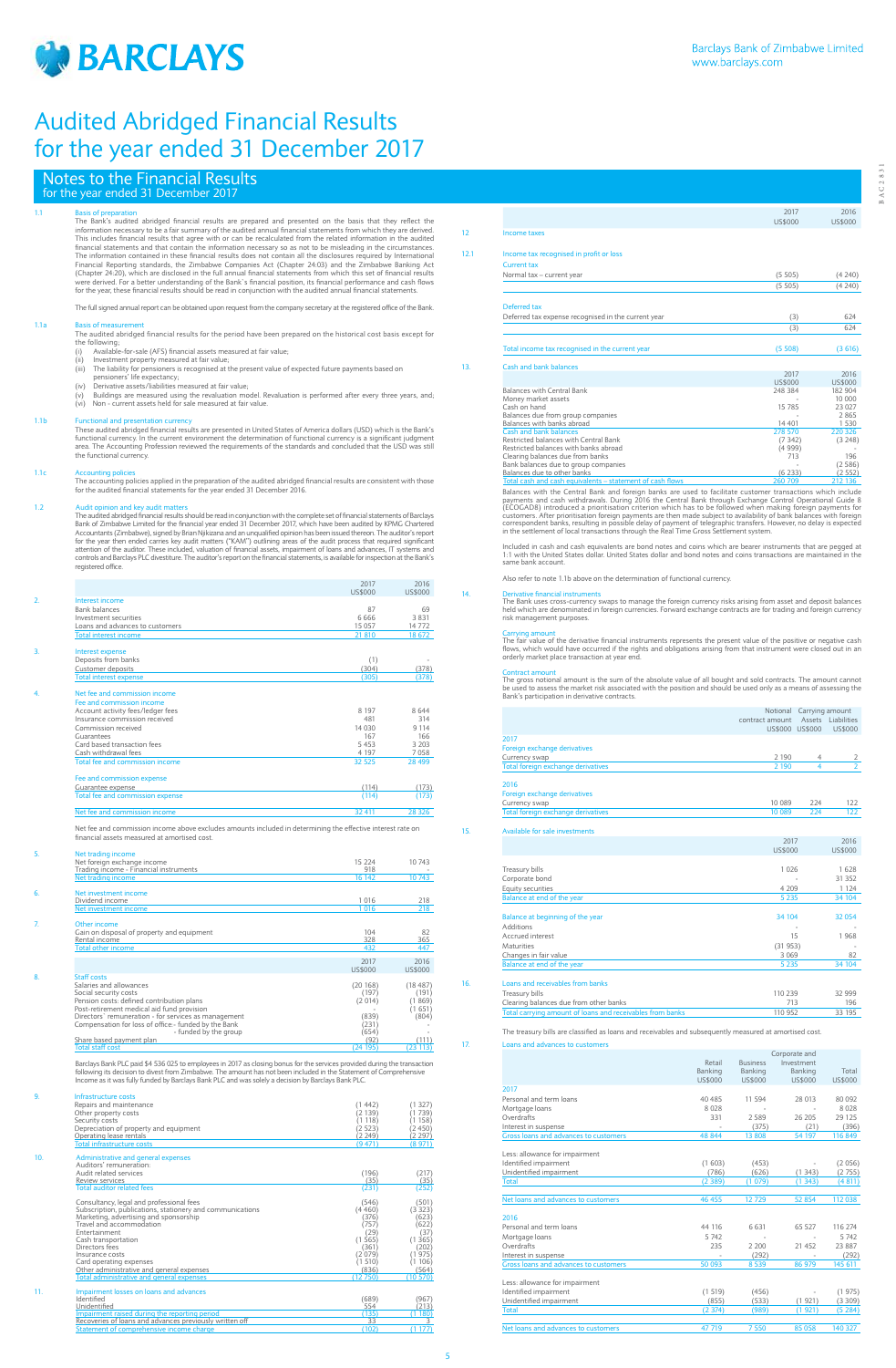

BAC2831

**BAC2831** 

# Notes to the Financial Results for the year ended 31 December 2017

| Other assets                                |           |           |           |                 |          |                 |  |
|---------------------------------------------|-----------|-----------|-----------|-----------------|----------|-----------------|--|
|                                             |           |           |           | 2017<br>US\$000 |          | 2016<br>US\$000 |  |
| Prepayments and stationery                  |           |           |           | 2 1 3 9         |          | 1982            |  |
| Card transactions                           |           |           |           | 2 2 0 6         |          | 2 2 5 9         |  |
| Other debtors                               |           |           |           | 876             |          | 239             |  |
| Receivable from Group                       |           |           |           |                 |          | 151             |  |
| Staff loans market interest rate adjustment |           |           |           | 2 3 5 7         |          | 2088            |  |
|                                             |           |           |           | 7578            |          | 6 7 19          |  |
| Current                                     |           |           |           | 5 5 3 5         |          | 5 1 5 3         |  |
| Non-current                                 |           |           |           | 2043            |          | 1 5 6 6         |  |
|                                             |           |           |           | 7578            |          | 6 7 19          |  |
| Property and equipment                      |           |           |           |                 |          |                 |  |
|                                             | Land and  |           |           | Furniture       | Motor    |                 |  |
|                                             | buildings | Computers | Equipment | and fittings    | vehicles | Total           |  |
|                                             | US\$000   | US\$000   | US\$000   | US\$000         | US\$000  | US\$000         |  |
| 2017                                        |           |           |           |                 |          |                 |  |
| Balance at beginning of the year            | 15 215    | 2482      | 367       | 635             | 2586     | 21 285          |  |
| Additions                                   |           | 441       | 161       | 309             | 1 1 2 9  | 2040            |  |
| <b>Disposals</b>                            |           | (353)     | (133)     | (29)            | (845)    | (1360)          |  |
| Depreciation charge on disposals            |           | 328       | 132       | 29              | 690      | 1 1 7 9         |  |
| Depreciation charge                         | (288)     | (973)     | (197)     | (207)           | (858)    | (2523)          |  |
| Carrying amount at end of the year          | 14 927    | 925       | 330       | 737             | 2 702    | 20 6 21         |  |
| Cost or valuation                           | 17 594    | 5 7 0 7   | 2 4 6 3   | 1646            | 5075     | 32 4 8 5        |  |
| Accumulated depreciation and impairment     | (2667)    | (3782)    | (2133)    | (909)           | (2373)   | (11864)         |  |
| Carrying amount at end of the year          | 14 927    | 925       | 330       | 737             | 2 702    | 20 6 21         |  |

Property and equipment was subjected to impairment testing by way of internal evaluation of obsolescence o equipment. Revaluation takes place after every three years. Land and buildings were revalued on 31 December 2015<br>by an independent valuer. If land and buildings were stated on the historical cost basis, the carrying amount as at 31 December 2017.

## 20. Investment properties

Investment property comprises commercial properties that are leased to third parties. No contingent rents are charged.<br>The properties were fair valued at 31 December 2017 and a loss of \$105,000 (2016 nil) was recognised in Rental income from investment property of US\$327, 770 (2016: US\$365,000) was recognised in other income.

The Bank is assessing offers from various potential buyers of its 50% shareholding in Makasa Sun (Private) Limited. The<br>joint venture therefore continues to be classified as non-current asset held for sale as management's the transaction is highly probable.

|                                  | 2011    | 2016    |
|----------------------------------|---------|---------|
|                                  | US\$000 | US\$000 |
| Balance at beginning of the year | 5 2 5 0 | 5 2 5 0 |
| Changes in fair value            | (105)   |         |
| Balance at the end of the year   | 5 145   | 5 2 5 0 |
|                                  |         |         |

Rental income derived from investment properties 328 365

Deposits from customers only include financial instruments classified as liabilities at amortised cost. Fair value of deposits from customers approximates carrying amount because of their short tenure. Included in customer accounts<br>are deposits of US\$12,463,068 (2016: US\$1,318,000) held as collateral for loans advanced and letters of cred

The fair value of investment property was determined by external, independent property valuers, having the appropriate recognised professional qualifications and recent experience in the location and category of the property being valued. The independent valuers provide the fair value of the Bank`s investment property portfolio annually.

The fair value measurement of the investment property has been categorised as Level 3 in the fair value hierarchy (Note 31.1) based on the inputs to the valuation technique used.

The Bank had a post-retirement medical fund in terms of which it provided medical support to existing retirees. During 2016 the Bank sold and transferred the post-retirement medical fund and obligation to a third party at total value of US\$4,6million. The effective date for the transfer was 1 December 2016. This was necessitated by the need<br>for the Bank to manage risks associated with fluctuations in asset values and the liability and to release

# 21. Non-current asset held for sale

|                                                | 2017    | 2016           |
|------------------------------------------------|---------|----------------|
|                                                | US\$000 | <b>US\$000</b> |
| Balance at beginning of year                   | 14 5 19 | 14 272         |
| Share of profit of joint venture held for sale | 310     | 247            |
| <b>Total</b>                                   | 14829   | 4 5 1 9        |

The investment in joint venture is measured at fair value.

# 22. Balances due to other banks

|                                      | 201'           | 2016    |
|--------------------------------------|----------------|---------|
|                                      | <b>US\$000</b> | US\$000 |
| Bank balances due to banks abroad    | 449            |         |
| Clearing balances due to other banks | 5784           | 2 552   |
|                                      | 5 233          | 2 5 5 2 |
| Deposits from customers              |                |         |

The defined contribution pension plan for active members, is one to which the Bank and empolyees both contribute, with the bank contributing a significant higher proportion. Under this scheme, retirement benefits are determined by reference<br>to the employees' and the Bank's contributions to date and the performance of the Fund.

|                  | Retail banking<br><b>US\$000</b> | Business banking<br><b>US\$000</b> | Corporate and<br>investment banking<br><b>US\$000</b> | Total<br>US\$000 |
|------------------|----------------------------------|------------------------------------|-------------------------------------------------------|------------------|
|                  |                                  |                                    |                                                       |                  |
| 2017             |                                  |                                    |                                                       |                  |
| Demand deposits  | 81 2 31                          | 124 777                            | 178 118                                               | 384 126          |
| Call deposits    | 569                              | 450                                | 30 0 96                                               | 31 115           |
| Savings accounts | 16 077                           |                                    |                                                       | 16 079           |
| Other            | ۰                                | $\sim$                             | 12 4 63                                               | 12463            |
| <b>Total</b>     | 97 877                           | 125 229                            | 220 677                                               | 443 783          |
|                  |                                  |                                    |                                                       |                  |
| 2016             |                                  |                                    |                                                       |                  |
| Demand deposits  | 63 006                           | 97 292                             | 205 454                                               | 365 752          |
| Call deposits    | 669                              | 450                                | 11 909                                                | 13 028           |
| Savings accounts | 11 610                           |                                    |                                                       | 11 611           |
| Other            | $\overline{\phantom{a}}$         | $\overline{\phantom{a}}$           | 1 3 1 8                                               | 1 318            |
| <b>Total</b>     | 75 285                           | 97 743                             | 218 681                                               | 391 709          |

|                                           | 2017     |      | 2016    |                |
|-------------------------------------------|----------|------|---------|----------------|
| <b>Concentration of customer deposits</b> | US\$000  | $\%$ | US\$000 | $\%$           |
| Trade and services                        | 142 129  | 32   | 120 454 | 31             |
| Energy and minerals                       | 36 25 2  |      | 58 835  | 15             |
| Agriculture                               | 42 749   | 10   | 15 3 45 | 4              |
| Construction and property                 | 4 1 3 9  |      | 7750    | $\overline{2}$ |
| Light and heavy industry                  | 49 427   | 11   | 42 861  | 11             |
| Physical persons                          | 97880    | 22   | 75 285  | 19             |
| Transport and distribution                | 52 4 4 5 | 12   | 56 051  | 14             |
| <b>Financial services</b>                 | 18762    |      | 15 128  | $\overline{4}$ |
| Total                                     | 443783   | 100  | 391 709 | 100            |

### 25.2 Retirement benefit plans<br>Barclays Bank Pension Fund **Barclays Bank Per**

|                                                                                                                              | 2017           | 2016    |
|------------------------------------------------------------------------------------------------------------------------------|----------------|---------|
|                                                                                                                              | <b>US\$000</b> | US\$000 |
| Staff retention incentive                                                                                                    | 2036           | 1567    |
| Outstanding employee leave                                                                                                   | 340            | 456     |
| <b>Total</b>                                                                                                                 | 2376           | 2.023   |
| The staff retention incentive represents a provision for a performance based staff incentive and is included in staff costs. |                |         |

# 25. Other liabilities

|                                                     | 2017           | 2016    |
|-----------------------------------------------------|----------------|---------|
|                                                     | <b>US\$000</b> | US\$000 |
| Accrued expenses                                    | 5369           | 2793    |
| Amounts due to related parties                      |                | 203     |
| Internal accounts including unpresented bank drafts | 7066           | 7 1 2 1 |
| <b>Balance at 31 December</b>                       | 12 435         | 10 117  |

# 25.1 Post-retirement medical aid

|                                                       | 2017<br>US\$000 | 2016<br><b>US\$000</b> |
|-------------------------------------------------------|-----------------|------------------------|
| Present value of funded defined benefit obligation    | -               |                        |
| Fair value of plan assets                             | -               | $\sim$                 |
| Net liability arising from defined benefit obligation |                 |                        |

Loans and advances to customers  $\frac{140327}{2}$  - 140 327 - 140 327 - 140 327 - 140 327 - 140 327 - 140 327 - 140 327 - 140 327 - 140 327 - 140 327 - 140 327 - 140 327 - 140 327 - 140 327 - 140 327 - 140 327 - 140 327 - 140 Government bonds - - 31 352 - 31 352

The Bank's obligations relating to the pensioners medical aid were fully extinguished after the buy-out by the third party.

# The Barclays Bank Pension Fund ("The Fund") manages retirement funds for the active members and pensioners. The Fund is run by appointed Trustees. Upon retirement the active member previously would be given an option to purchase an annuity within the Fund or purchase it externally. From 2015 the option to purchase an annuity within the Fund was removed. The assets of the Funds are managed as one composite pool, with no separation for the active members and pensioners. The awarding of pension increases and increase in accumulated values to active members is done in consideration of the performance of the Fund and any requirement to increase risk reserves.

### Defined contribution plans

All employees are also members of the National Social Security Authority Scheme, to which both the employer and the employees contribute. The Bank contributes 3.5% of pensionable emoluments (maximum US\$700) for eligible employees.

# Defined benefit pension plans The Fund provides for annuities for those pensioners who opted not to purchase the annuity from an external insurer at the

point of retirement. All annuities are now purchased outside the Fund at the point of retirement with effect from 1 May 2015.

The provision of pension annuities to pensioners is a significant defined benefit. As a result, a valuation was performed based on IAS 19: Employee Benefits for the whole Fund for both the assets and liabilities.

Summary of the valuation is shown below:

|                                                         | 2017    | 2016     |
|---------------------------------------------------------|---------|----------|
|                                                         | US\$000 | US\$000  |
| Present value of pensioner obligation (defined benefit) | 17 248  | 16 291   |
| Active members liability (defined contribution)         | 34 746  | 24 3 6 3 |
| Deferred pensioners                                     | 4 7 0 2 | 4 7 5 3  |
| Other liabilities-risk pools                            | 1 3 2 3 | 1090     |
| Other Sundry Liabilities                                | 943     | 828      |
| <b>Total liabilities</b>                                | 58 962  | 47 325   |
| <b>Total assets</b>                                     | 68 68 6 | 52 157   |
| Net surplus (attributable to the Fund)                  | 9 7 2 4 | 4 8 3 2  |

This surplus is attributable to the Fund and the Trustees have discretion as to the application and appropriation of the surplus. The surplus could not be recognised as an asset by the Bank because the Bank will not receive any future benefits<br>from the surplus in the form of contribution holidays or refunds as per the Fund rules. In addition making any additional contributions for the pensioners, therefore, there will be no benefit to the Bank arising from reduced contributions or contribution holiday.

Movements in the present value of the defined benefit obligation in the current year were as follows:

|     |                                                                                         |                 | 2017<br>US\$000          |
|-----|-----------------------------------------------------------------------------------------|-----------------|--------------------------|
|     | Opening present value of obligation<br>Interest cost<br>Surplus allocated to pensioners |                 | 16 291<br>353<br>1 0 0 0 |
|     | Past service cost<br>Benefits paid<br>Remeasurement of obligation                       |                 | (1127)<br>731            |
|     | Present value of obligation at 31 December                                              |                 | 17 248                   |
| 26. | Share capital<br>Authorised share capital                                               |                 |                          |
|     |                                                                                         | 2017<br>US\$000 | 2016<br>US\$000          |
|     | 5 000 000 000 (2016: 5 000 000 000) ordinary shares of USc0.01 per share.               | 500             | 500                      |
|     | lecund chara canital                                                                    |                 |                          |

Issued share capital

| 2 155 630 176 (2016: 2 153 320 176) ordinary shares of USc0.01 per share per share. | 215               | 215 |
|-------------------------------------------------------------------------------------|-------------------|-----|
| Share premium                                                                       | 23 764 23 642     |     |
| Total                                                                               | $73.979$ $73.857$ |     |

<u>Total</u> 23 979 23 857<br>The total authorised number of ordinary shares at year end was 5 billion (2016: 5 billion). The Bank's shares have a<br>nominal value of USc0,01 from date of issue in United States dollars. The unissued

# 27. Classification of financial assets and liabilities

|                                        | Held for<br>trading<br>US\$000 | Financial<br>assets carried at<br>amortised cost<br>US\$000 | Available for<br>sale financial<br>assets<br><b>US\$000</b> | Financial<br>liabilities carried<br>at amortised cost<br>US\$000 | Total<br><b>US\$000</b> |
|----------------------------------------|--------------------------------|-------------------------------------------------------------|-------------------------------------------------------------|------------------------------------------------------------------|-------------------------|
| <b>Assets - 2017</b>                   |                                |                                                             |                                                             |                                                                  |                         |
| Cash and bank balances                 |                                | 278 570                                                     |                                                             |                                                                  | 278 570                 |
| Loans and advances to customers        |                                | 112 038                                                     |                                                             |                                                                  | 112 038                 |
| Corporate bonds                        |                                |                                                             |                                                             |                                                                  |                         |
| Treasury bills                         |                                | 110 239                                                     | 1 0 2 6                                                     |                                                                  | 111 265                 |
| Unquoted equity securities             |                                |                                                             | 4 2 0 9                                                     |                                                                  | 4 2 0 9                 |
| Clearing balances due from other banks |                                | 713                                                         |                                                             |                                                                  | 713                     |
| Currency swaps                         | 4                              |                                                             |                                                             |                                                                  |                         |
| Total                                  | 4                              | 501 560                                                     | 3 2 3 5                                                     |                                                                  | 506 799                 |
| Liabilities - 2017                     |                                |                                                             |                                                             |                                                                  |                         |
| Customer deposits                      |                                |                                                             |                                                             | 443 783                                                          | 443 783                 |
| Balances due to other banks            |                                |                                                             |                                                             | 6 2 3 3                                                          | 6 2 3 3                 |
| Currency swaps                         | 2                              |                                                             |                                                             |                                                                  |                         |
| Bank balances due to group companies   |                                |                                                             |                                                             |                                                                  |                         |
| <b>Total</b>                           | フ                              |                                                             |                                                             | 450 016                                                          | 450 018                 |
|                                        |                                |                                                             |                                                             |                                                                  |                         |
|                                        | <b>Derivative</b>              | Financial<br>assets carried at                              | Available for<br>sale financial                             | Financial<br>liabilities carried                                 |                         |
|                                        | instruments                    | amortised cost                                              |                                                             | assets at amortised cost                                         | Total                   |
|                                        | <b>US\$000</b>                 | US\$000                                                     | US\$000                                                     | US\$000                                                          | US\$000                 |
| <b>Assets - 2016</b>                   |                                |                                                             |                                                             |                                                                  |                         |
| Cash and bank balances                 |                                | 220 326                                                     |                                                             |                                                                  | 220 326                 |

Treasury bills - - 1 124 - 1 124 Unquoted equity securities - - - - - Clearing balances due from other banks - 196 - - 196

| 224    | $\sim$                   | ۰                        | $\sim$                   | 224     |
|--------|--------------------------|--------------------------|--------------------------|---------|
| 224    | 393 848                  | 34 104                   |                          | 428 176 |
|        |                          |                          | $\overline{\phantom{a}}$ |         |
|        |                          |                          |                          |         |
| ۰      | $\overline{\phantom{a}}$ | $\overline{\phantom{a}}$ | 391 709                  | 391 709 |
|        | ۰                        | ۰                        | 2 5 5 2                  | 2 5 5 2 |
| 122    | ۰                        | ۰                        | ۰                        | 122     |
|        |                          |                          |                          |         |
| $\sim$ | $\sim$                   | $\sim$                   | 2 5 8 6                  | 2586    |
| 122    |                          |                          | 396 847                  | 396 969 |
|        |                          |                          |                          |         |

# 28. Risk management

Corporate bonds<br>Treasury bills

# Financial risk management objectives

The Bank's business involves taking on risks in a targeted manner and managing them professionally. The core functions of the Bank's risk management are to identify all key risks for the Bank, measure these risks, manage<br>the risk positions and determine capital allocations. The Bank regularly reviews its risk management policies systems to reflect changes in markets, products and best market practice.

The Bank's aim is to achieve an appropriate balance between risk and return and minimise potential adverse effects on the Bank's financial performance.

The Bank defines risk as the possibility of losses or profits foregone, which may be caused by internal or external factors. The Board provides written principles for overall risk management, as well as written policies covering<br>specific areas, such as foreign exchange risk, interest rate risk and credit risk. Internal audit and Operati Control departments are responsible for the review of risk management and the control environment.

The risks arising from financial instruments to which the Bank is exposed include among other risks credit risk, liquidity risk, market risk and operational risk.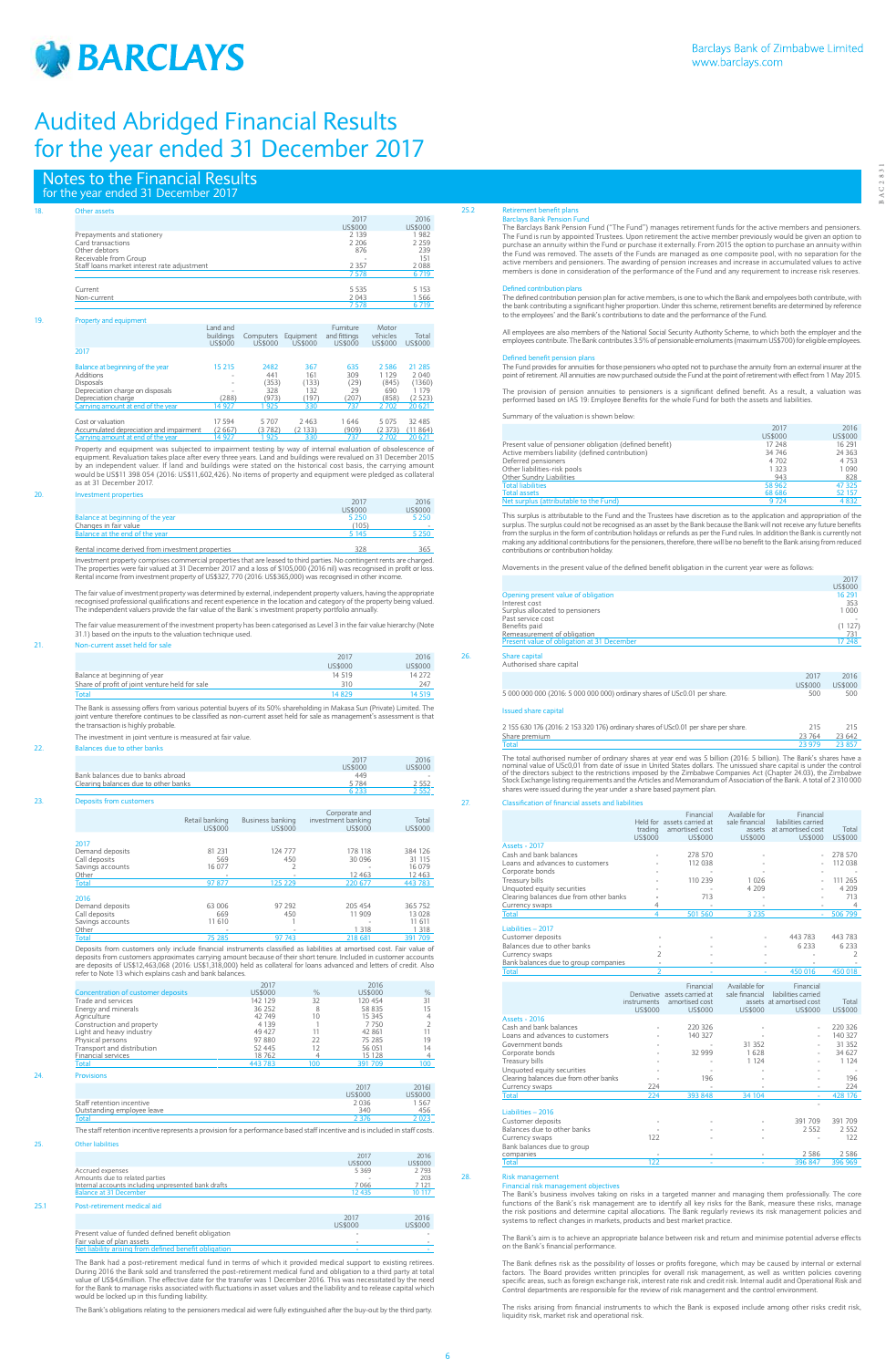

BAC2831

 $BAC283$ 

# 28.1 Capital risk management

Capital risk – is the risk that the Bank is unable to maintain adequate levels of capital which could lead to an inability to support business activity or failure to meet regulatory requirements.

The Bank's objectives when managing capital, which is a broader concept than the 'equity' on the face of the statement of financial position, are: • to comply with the capital requirements set by the banking regulators;

- Tier 1 Capital: comprises contributed capital, accumulated profits, share based payment reserve,
- 
- currency translation reserve and available for sale reserve.<br>• Tier 2 Capital: comprises impairment allowance, revaluation reserve and part of currency translation reserve.<br>• Tier 3 Capital: comprises operation

• to safeguard the Bank's ability to continue as a going concern so that it can continue to provide returns for shareholders and benefits to customers and other stakeholders and;

• to maintain a strong capital base to support the development of its business.

Capital adequacy and the use of regulatory capital are monitored daily by the Bank's management and the Directors,<br>employing techniques based on guidelines developed by the Basel Committee as implemented by the Reserve Ban

**Dital is subject to guidelines provided by the regulator which are based on Basel 1 principles. On this** approach the banking book exposures are categorised into broad classes of assets with different underlying risk<br>characteristics. Risk components are transformed into risk weighted assets using predetermined exposure and lo probability factors. Capital requirements for credit risk are derived from the risk weighted assets.

Operational risk capital is assessed using the standardised approach. This approach is tied to average gross income<br>over three years per regulated business lines as indicator of scale of operations. Total capital charge fo risk equals the sum of charges per business lines.

Market risk<br>The Bank takes on exposure to market risks, which is the risk that the fair value or future cash flows of a financial<br>instrument will fluctuate because of changes in market prices. Market risks arise from open currency and equity products, all of which are exposed to general and specific market movements and changes in the<br>level of volatility of market rates or prices such as interest rates, credit spreads, foreign exchange rate

|                                                               | 2017           | 2016           |
|---------------------------------------------------------------|----------------|----------------|
|                                                               | <b>US\$000</b> | <b>US\$000</b> |
| Share capital                                                 | 215            | 215            |
| Share premium                                                 | 23 764         | 23 642         |
| Retained earnings                                             | 48 960         | 28 453         |
| Share based payment reserve                                   | 1 2 0 5        | 1 1 6 4        |
| Available for sale reserve                                    | 2930           | 415            |
| Currency translation reserve                                  | 3508           | 3508           |
| <b>Total core capital</b>                                     | 80 582         | 57 397         |
| Less market and operational risk capital                      | (10087)        | (8025)         |
| Tier 1 capital                                                | 70495          | 49 372         |
| Currency translation reserve movement                         | 4 2 7 7        | 4 2 7 7        |
| Revaluation reserve                                           | 3 4 5 6        | 3 5 1 9        |
| General provisions (limited to 1.25% of weighted risk assets) | 2755           | 3 3 0 9        |
| <b>Tier 2 capital</b>                                         | 10 488         | 11 105         |
| Total tier 1 & 2 capital                                      | 80 983         | 60 477         |
| Market risk                                                   | 1 003          | 564            |
| Operational risk                                              | 9084           | 7461           |
| <b>Tier 3 capital</b>                                         | 10 0 87        | 8 0 2 5        |
| Total tier 1 and 2 & 3 capital base                           | 91 070         | 68 502         |
| Less deductions from capital                                  | (4218)         | (1162)         |
| <b>Total capital base</b>                                     | 86 852         | 67 340         |
| Credit risk weighted assets                                   | 182 526        | 199 668        |
| Operational risk equivalent assets                            | 113 545        | 93 263         |
| Market risk equivalent assets                                 | 12 539         | 7052           |
| Total risk weighted assets (RWAs)                             | 308 610        | 299 983        |
| Tier 1 capital ratio                                          | 23%            | 16%            |
| Tier 1 and 2 capital ratio                                    | 26%            | 20%            |
| Total capital adequacy ratio                                  | 28%            | 22%            |

Foreign exchange stress risk (currency stress) is the potential loss against the Bank if there is a large foreign exchange nt (expected once in every five years).

Market risk capital is assessed using the standardised approach. This approach is tied to average gross income over three years per regulated business lines as indicator of scale of operations. Total capital charge for operational risk equals the sum of charges per business lines.

Interest rate risk<br>Interest rate risk is the risk that the Bank will be adversely affected by changes in the level or volatility of market<br>Interest rates. The Bank is exposed to various risks associated with the effects of of market interest rates on its financial position and cash flows. The responsibility of managing interest rate risk<br>lies with the Assets and Liabilities Committee (ALCO). On a day to day basis, risks are managed through a of management committees. Through this process, the Bank monitors compliance within the overall risk policy framework and ensures that the framework is kept up to date. Risk management information is provided on a regular basis to the Risk and Control Committee and the Board.

The Bank separates exposures to market risk into either trading or banking book. Trading portfolios include those positions arising from market–making transactions where the Bank acts as principal with clients or with the market; this is mainly to support client trading activity.

Non trading book primarily arises from the interest rate management of the Bank's retail and commercial banking assets and liabilities

### Market risk r

The objective of market risk measurement is to manage and control market risk exposures within acceptable limits while optimising the return on risk.

The measurement techniques used to measure and control market risk include:

# Value at Risk ("DVaR

The Bank applies a 'value at risk' ("VaR") methodology to its banking portfolios to estimate the market risk of positions held if current positions were to be held unchanged for one business day.

Value at Risk is a statistically based estimate of the potential loss on the current portfolio from adverse market<br>movements. It expresses the maximum amount the Bank might lose but only to a certain level of confidence. T

The legal department is responsible for conducting sufficient legal review to confirm that the approved collateral is legally effective. Ratio of value of loan to value of security is assessed on grant date and continuously monitored.<br>Each customer based on their probability of default is graded into one of ten grades, reflecting their cr

# (ii) Stress tests

Stress tests provide an indication of losses that could arise in extreme positions.

# The table below summarises the DVaR statistics for the Bank relating to currency stress.

The Bank maintains an early warning list for those customers who are believed to be facing difficulties. Customers<br>are categorised into Early Warning Lists ("EWL") 1-3. Those in EWL1 have temporary problems and the risk of there are doubts that the customer will pay and the risk of default is high.

| The more perch. Sammanges the prair stations for the parint relating to call end, stress. |         |         |                |                |
|-------------------------------------------------------------------------------------------|---------|---------|----------------|----------------|
| One day risk                                                                              | High    | Medium  | Low            | Year-end       |
| Type of risk or activity                                                                  | US\$000 | US\$000 | <b>US\$000</b> | <b>US\$000</b> |
| Currency VaR at 31 December 2017                                                          |         |         |                |                |
| Currency VaR at 31 December 2016                                                          |         |         |                |                |

| Two week risk                    | Hiah    | Medium   | Low     | Year-end |
|----------------------------------|---------|----------|---------|----------|
| Type of risk or activity         | US\$000 | LIS\$000 | US\$000 | US\$000  |
| Currency VaR at 31 December 2017 |         |          |         |          |
| Currency VaR at 31 December 2016 |         |          |         |          |

ALCO closely monitors this risk. The Bank is satisfied with its risk management processes and systems in place which have enabled the Bank to minimise losses. Net interest income sensitivity ("NII")

NII measures the sensitivity of annual earnings to changes in interest rates. NII is calculated at a 10% change in interest rates.

The Bank's interest income sensitivity is shown below:

|                                    | 2017               | 2016               |
|------------------------------------|--------------------|--------------------|
|                                    | Impact on earnings | Impact on earnings |
| Changes in interest                | US\$000            | US\$000            |
| 1000bps increase in interest rates | 22623              | 18484              |
| 1000bps decrease in interest rates | (22623)            | (18, 484)          |
| <b>Benchmark</b>                   | -                  |                    |

## (iii) Economic capital

Economic capital methodologies are used to calculate risk sensitive capital allocations for businesses incurring<br>market risk. Consequently the businesses incur capital charges related to their market risk.

Identified impairment<br>Retail identified impairment is triggered when a contractual payment is missed. The impairment is calculated as Probability of Default (PD) x Loss Given Default (LGD) x Outstanding Amount. Higher PDs are applied to those<br>customers who will have missed more contractual payments. Corporate identified impairment is calculated on<br>accoun flows including value of collateral.

Write–offs - A loan is written off when circumstances after impairment indicate that the prospect of further covery does not exist

# The table below summarises the Bank's interest rate risk exposure.

|                                  | Up to    | 1 to<br>1 month 3 months | $3$ to<br>6 months | 6 months<br>to 1 year | vears          | 1 to 5 Non-interest<br>bearing | Total          |
|----------------------------------|----------|--------------------------|--------------------|-----------------------|----------------|--------------------------------|----------------|
| 31 December 2017                 | US\$000  | US\$000                  | US\$000            | <b>US\$000</b>        | <b>US\$000</b> | US\$000                        | <b>US\$000</b> |
| <b>Assets</b>                    |          |                          |                    |                       |                |                                |                |
| Cash and bank balances           | 266 229  |                          |                    |                       |                | 12 341                         | 278 570        |
| Derivative assets                |          |                          |                    |                       |                | 4                              | 4              |
| Available for sale investments   |          | ٠                        |                    | 513                   | 513            | 4 2 0 9                        | 5 2 3 5        |
| Loans and receivables from banks | 1 3 1 9  | ٠                        | 5045               | 101 552               | 3 0 3 6        |                                | 110 952        |
| Loans and advances to customers  | 112038   |                          |                    |                       |                |                                | 112 038        |
| Other assets                     |          |                          |                    |                       |                | 7578                           | 7578           |
| Property and equipment           |          | $\overline{\phantom{a}}$ | ۰                  | ٠                     |                | 20 6 21                        | 20 6 21        |
| Investment property              |          |                          |                    |                       |                | 5 1 4 5                        | 5 1 4 5        |
| Non-current assets held for sale |          |                          |                    |                       |                | 14 8 29                        | 14 8 29        |
| Current tax assets               |          |                          |                    |                       |                | 637                            | 637            |
| <b>Total assets</b>              | 379 586  |                          | 5 0 4 5            | 102 065               | 3 5 4 9        | 65 3 64                        | 555 609        |
|                                  |          |                          |                    |                       |                |                                |                |
| <b>Liabilities</b>               |          |                          |                    |                       |                |                                |                |
| Derivative liabilities           |          |                          |                    |                       |                | 2                              | 2              |
| Balances due to other banks      | 6 2 3 3  |                          |                    |                       |                | ٠                              | 6 2 3 3        |
| Deposits from customers          | 442 276  | 1.507                    |                    |                       |                | ×,                             | 443783         |
| Provisions                       |          |                          |                    |                       |                | 2 3 7 6                        | 2 3 7 6        |
| Other liabilities                |          |                          |                    |                       |                | 12 4 3 5                       | 12 4 3 5       |
| Deferred income tax liabilities  |          |                          |                    |                       |                | 2465                           | 2 4 6 5        |
| <b>Total liabilities</b>         | 448 509  | 507                      |                    |                       |                | 17 278                         | 467 294        |
| Interest rate re-pricing gap     | (68 923) | (1.507)                  | 5 0 4 5            | 102 065               | 3 5 4 9        | 48 0 86                        | 88 315         |
| <b>Cumulative gap</b>            | (68923)  | (70, 430)                | (65385)            | 36 680                | 40 2 29        | 88 315                         |                |

28.4 Foreign exchange risk This is a risk that the value of a financial liability or asset denominated in foreign currency will fluctuate due to changes in the exchange rate. The Bank takes on exposures to the effects of fluctuations in the prevailing foreign currency<br>exchange rates in the financial position and cash flows. Foreign exchange risk is managed through use of D through the daily monitoring of the net foreign exchange exposure by treasury. Currency swaps are also used to manage foreign exchange risk where necessary.

The table below summarises the Bank's financial instruments at carrying amounts, categorised by currency.

| At 31 December 2017              | <b>USD</b><br>US\$000 | GBP<br>(USD equiv)<br>US\$000 | Rand<br>(USD equiv)<br>US\$000 | Other foreign<br>currency<br>US\$000 | Total<br>US\$000 |
|----------------------------------|-----------------------|-------------------------------|--------------------------------|--------------------------------------|------------------|
| <b>Assets</b>                    |                       |                               |                                |                                      |                  |
| Cash and bank balances           | 275 649               | 401                           | 1 1 3 4                        | 1 386                                | 278 570          |
| Derivative financial instruments |                       | ٠                             |                                | 4                                    | 4                |
| Available for sale investments   | 5 2 3 5               | $\overline{\phantom{a}}$      |                                | ۰                                    | 5 2 3 5          |
| Loans and receivables from banks | 110 952               |                               |                                |                                      | 110 952          |
| Loans and advances to customers  | 112 038               | ٠                             |                                |                                      | 112 038          |
| Other assets                     | 3082                  | $\sim$                        |                                |                                      | 3082             |
| <b>Total assets</b>              | 506 956               | 401                           | 1 1 3 4                        | 390                                  | 509 881          |
| <b>Liabilities</b>               |                       |                               |                                |                                      |                  |
| Derivative financial instrument  |                       |                               |                                | $\overline{2}$                       |                  |
| Balances due to other banks      | 5796                  |                               | 436                            |                                      | 6 2 3 3          |
| Deposits from customers          | 438 363               | 534                           | 3 107                          | 1779                                 | 443 783          |
| Other liabilities                | 11854                 | 259                           | 220                            | 102                                  | 12 4 3 5         |

### Total liabilities 456 013 793 3 763 1 884 462 453 Net currency positions 50 943 (392) (2 629) (494) 47 428

Also refer to Note13 which explains cash and bank balances.

### 28.5 Credit risk Risk limit and mitigation policies

The Bank uses a range of policies and practices to mitigate credit risk. These include credit scoring, marking limits against counter parties, credit insurance, monitoring cash flows and utilisation against limit and collateral.

Principal collateral types used for loans and advances are:

• Mortgages over residential and commercial properties; and • Charges over business assets such as premises, inventory and accounts receivable, moveable assets and shares.

Cash cover

The Bank has Credit Risk and Loans Review Committees, chaired by non-executive directors to monitor the risk.

Impairment and provisioning policies In measuring credit risk of loans and advances the Bank reflects three components; (i) the probability of default by the client or counterparty on its contractual obligations (PD);

(ii) current exposures to the counterparty (EAD); and (iii) the likely loss in the event of a default (LGD).

Internal estimate of PDs and LGDs are based on model scores and observed historical data.

Under IFRS impairment allowances are recognised where there is objective evidence of impairment as a result of one<br>or more loss events that have occurred after initial recognition of the assets and where these events had a occurred, historical economic information that includes the current economic climate, overall customer risk profile,<br>payment record and the realisable value of any collateral are taken into consideration.

Unidentified impairment<br>Unidentified impairment<br>Unidentified impairment allowances are raised to cover losses which are judged to be incurred but not yet specifically<br>identified in customer exposures at the balance sheet d

## Maximum exposure to credit risk stratification and analysis

| 2017                            | Loans and<br>advances to<br>banks<br>US\$000 | Loans and<br>advances to<br>customers<br>US\$000 | Guarantees<br>provided<br>US\$000 | Available for<br>sale financial<br>instruments<br>US\$000 | Bank<br>balances<br>US\$000 | Other<br>assets<br><b>US\$000</b> | Total<br>US\$000 |
|---------------------------------|----------------------------------------------|--------------------------------------------------|-----------------------------------|-----------------------------------------------------------|-----------------------------|-----------------------------------|------------------|
| <b>Credit exposure</b>          |                                              |                                                  |                                   |                                                           |                             |                                   |                  |
| Neither past due nor impaired   | 110 952                                      | 113 111                                          | 5490                              | 1026                                                      | 262 785                     | 3 0 8 2                           | 496 446          |
| Past due but not impaired       | $\overline{\phantom{a}}$                     | 955                                              |                                   |                                                           |                             |                                   | 955              |
| Individually impaired excluding |                                              |                                                  |                                   |                                                           |                             |                                   |                  |
| non-performing                  | $\overline{\phantom{a}}$                     | 561                                              | ٠                                 | $\overline{\phantom{a}}$                                  |                             | $\overline{\phantom{a}}$          | 561              |
| Non-performing loans            | $\overline{\phantom{a}}$                     | 2617                                             | ٠                                 | $\overline{\phantom{a}}$                                  |                             | $\overline{\phantom{a}}$          | 2617             |
| Interest in suspense            | $\overline{\phantom{a}}$                     | (396)                                            | ٠                                 | $\overline{\phantom{a}}$                                  |                             | $\sim$                            | (396)            |
| <b>Gross exposure</b>           | 110 952                                      | 116848                                           | 5 4 9 0                           | 026                                                       | 262 785                     | 3.082                             | 500 183          |

| 2016                            | Loans and<br>advances to<br>banks<br>US\$000 | Loans and<br>advances to<br>customers<br>US\$000 | Guarantees<br>provided<br><b>US\$000</b> | Treasury bills<br>and bonds<br>US\$000 | Bank<br>balances<br>US\$000 | Other<br>assets<br>US\$000 | Total<br>US\$000 |
|---------------------------------|----------------------------------------------|--------------------------------------------------|------------------------------------------|----------------------------------------|-----------------------------|----------------------------|------------------|
| <b>Credit exposure</b>          |                                              |                                                  |                                          |                                        |                             |                            |                  |
| Neither past due nor impaired   | 33 195                                       | 130 785                                          | 3848                                     | 32 980                                 | 197 299                     | 2649                       | 400 756          |
| Past due but not impaired       | $\overline{\phantom{a}}$                     | 9050                                             |                                          | $\overline{\phantom{a}}$               |                             | $\overline{\phantom{a}}$   | 9050             |
| Individually impaired excluding |                                              |                                                  |                                          |                                        |                             |                            |                  |
| non-performing                  | $\overline{\phantom{a}}$                     | 3681                                             | ٠                                        | $\overline{a}$                         |                             |                            | 3681             |
| Non-performing loans            | $\overline{\phantom{a}}$                     | 2 3 8 8                                          |                                          | $\overline{a}$                         |                             | $\overline{\phantom{a}}$   | 2 3 8 8          |
| Interest in suspense            | $\overline{\phantom{a}}$                     | (292)                                            | $\overline{\phantom{a}}$                 | $\overline{\phantom{a}}$               |                             | $\overline{\phantom{a}}$   | (292)            |
| <b>Gross exposure</b>           | 33 195                                       | 145 612                                          | 3848                                     | 32 980                                 | 197 299                     | 2649                       | 415 583          |

# Notes to the Financial Results for the year ended 31 December 2017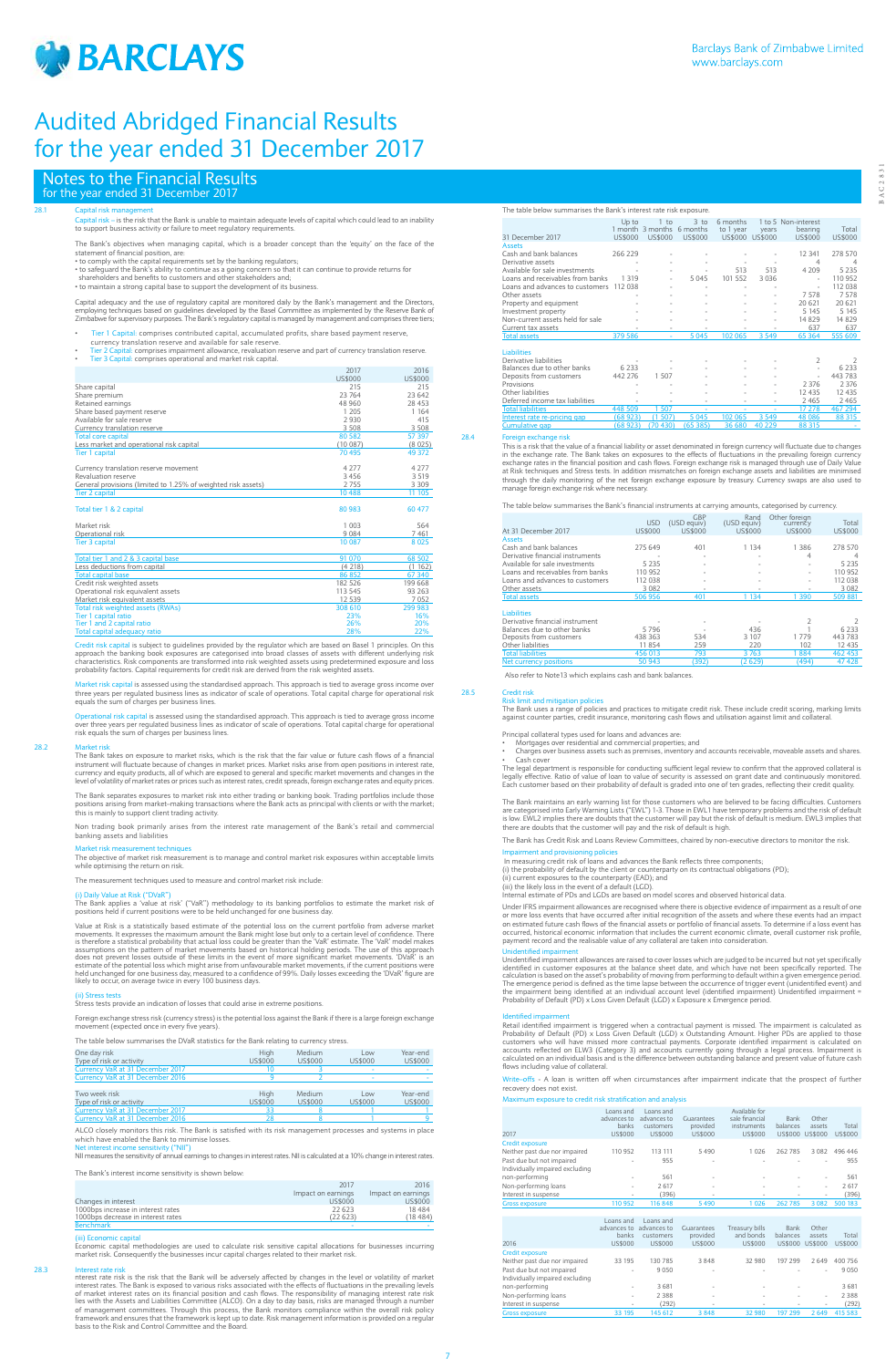

# Notes to the Financial Results for the year ended 31 December 2017

### Loans and advances neither past due nor impaired

Loans and advances neither past due nor impaired and which are not part of renegotiated loans are considered to be investment grade. Past due loans and advances are those whose repayments (capital and interests) are outstanding for more than 30 days. Such loans can be classified as past due but not impaired, impaired or renegotiated.

Non-performing loans and advances These are loans and overdrafts on which interest is no longer accrued or included in income unless the customer pays back. These non-performing (past due) assets include balances where the principal amount and / or interest is due and unpaid for 90 days or more

Loans and advances past due but not impaired These are loans and advances which are less than 90 days past due and there is other supporting evidence that they are not impaired.

Loans and advances individually impaired A loan is considered impaired if the customer misses instalments or fails to repay the loan on due date.

Loans and advances renegotiated During the year ended December 2017, the Bank did not have any renegotiated loans and advances to customers and banks.

## nent analysis and reconcili

|                                             | Unidentified | Identified | Total   |
|---------------------------------------------|--------------|------------|---------|
|                                             | US\$000      | US\$000    | US\$000 |
| 2017                                        |              |            |         |
| Balance at beginning of the year            | 3 3 0 9      | 1975       | 5 2 8 4 |
| Bad debts written off                       | ۰            | (608)      | (608)   |
| (Decrease)/increase in impairment provision | (554)        | 689        | 135     |
| Balance at end of the year                  | 2755         | 2056       | 4 8 1 1 |
|                                             |              |            |         |
|                                             | Unidentified | Identified | Total   |
|                                             | US\$000      | US\$000    | US\$000 |
| 2016                                        |              |            |         |
| Balance at beginning of the year            | 3 0 9 6      | 1 2 5 4    | 4 3 5 0 |
| Bad debts written off                       | ۰            | (246)      | (246)   |
| Increase in impairment provision            | 213          | 967        | 1 180   |
| Balance at end of the year                  | 3 3 0 9      | 1975       | 5 2 8 4 |

## 28.6. Loans and advances credit risk concentration

Ultimate responsibility for liquidity risk management rests with the board of directors, which has established an appropriate liquidity risk management framework for the management of the Bank's short, medium and long term funding and liquidity management requirements.

uidity risk management objectives are

|                            | 2017    |      | 2016    |               |
|----------------------------|---------|------|---------|---------------|
| Industry/Sector            | US\$000 | $\%$ | US\$000 | $\frac{0}{0}$ |
| Trade and services         | 20 451  | 17   | 21 184  | 15            |
| Energy and minerals        | 6 2 3 9 |      | 12 694  | 9             |
| Agriculture                | 10 542  | 9    | 17 081  | 12            |
| Construction and property  | 1 201   |      | 2 2 7 9 |               |
| Light and heavy industry   | 21 672  | 18   | 32 007  | 22            |
| Physical persons           | 48 844  | 43   | 50 093  | 33            |
| Transport and distribution | 8 2 9 6 |      | 10 566  |               |
| <b>Total</b>               | 117 245 | 100  | 145 904 | 100           |

a) Business as usual referring to the management of cash inflows and outflows of the bank in the ordinary course of business. b) Stress liquidity risk – refers to liquidity risk during times of unexpected outflows. The Bank's Assets and Liabilities<br>Committee ("ALCO") monitors and manages liquidity risk. The Bank's liquidity management process as by the ALCO and Treasury units includes:

| 2017                            | Total<br>loans | Past due/<br>Impaired loans | Write offs/<br>(recoveries) | Impairment<br>allowance |
|---------------------------------|----------------|-----------------------------|-----------------------------|-------------------------|
| Industry/Sector                 | US\$000        | <b>US\$000</b>              | US\$000                     | US\$000                 |
| Trade and services              | 20451          |                             |                             |                         |
| Energy and minerals             | 6239           |                             |                             |                         |
| Agriculture                     | 10 542         | 1016                        |                             | 453                     |
| Construction and property       | 1 201          |                             |                             |                         |
| Light and heavy industry        | 21 672         |                             |                             |                         |
| Physical persons                | 48 844         | 2 1 6 2                     | 608                         | 1 603                   |
| Transport and distribution      | 8 2 9 6        |                             |                             |                         |
| Gross value at 31 December 2017 | 117 245        | 3 1 7 8                     | 608                         | 2056                    |
|                                 |                |                             |                             |                         |
|                                 | Total          | Past due/                   | Write offs/                 | Impairment              |
| 2016                            | loans          | Impaired loans              | (recoveries)                | allowance               |
| Industry/Sector                 | US\$000        | US\$000                     | US\$000                     | US\$000                 |
| Trade and services              | 21 184         | 3                           |                             | 3                       |
| Energy and minerals             | 12 694         | 9 0 5 0                     |                             |                         |
| Agriculture                     | 17 081         | 1 0 1 2                     |                             | 453                     |
| Construction and property       | 2 2 7 9        |                             |                             |                         |
| Light and heavy industry        | 32 007         |                             |                             |                         |
| Physical persons                | 50 093         | 2 1 3 3                     | 246                         | 1 5 1 9                 |
| Transport and distribution      | 10 566         | 2921                        |                             |                         |

### Collateral held for

An estimate of the fair value of collateral and other security enhancements held against loans and advances to customers are as shown below:

Gross value at 31 December 2016 145 904 15 119 246 1975

|                               | 2017    | 2016    |
|-------------------------------|---------|---------|
|                               | US\$000 | US\$000 |
| Neither past due nor impaired | 30 488  | 23 400  |
| Past due but not impaired     | ۰       |         |
| Individually impaired         | ۰       | 4 0 0 0 |
| Non-performing loans          | 203     | 680     |
| <b>Total</b>                  | 30 691  | 28 0 80 |

# 28.7 Liquidity risk

Liquidity risk is the risk that the Bank may fail to meet its payment obligations when they fall due and to replace funds when they are withdrawn, the consequences of which may be the failure to meet the obligations to repay deposits and fulfil commitments to lend. Liquidity risk is inherent in all banking operations and can be affected by<br>a range of Bank specific and market wide events. The efficient management of liquidity is essential to th maintaining confidence in the financial markets and ensuring that the business is sustainable.

## 29. Other risks Strategic risk

The roles of the chairman and the managing director are not vested in the same person. The executive team formulates the strategy under the guidance of the Board which approves it. The executive directors bear the responsibility to<br>execute the approved strategy. The Board reviews the performance and suitability of the strategy at least q

# al and compliance risk

- Growing and diversifying the funding base to support asset growth and other strategic initiatives, balanced with a strategy to reduce the weighted cost of funds; • To maintain the market confidence in the Bank;
- 
- Maintaining adequate levels of surplus liquid asset holdings in order to remain within the liquidity risk appetite; • Set early warning indicators to identify the emergence of increased liquidity risk or vulnerabilities;
- 
- To maintain a contingency funding plan that is comprehensive.

### Liquidity risk management process

# Liquidity risk is managed as:

The Bank adheres to very strict reputation standards set for Barclays international operations and based on its chosen<br>set of values. The Human Resources Committee of the Board assists the Board in ensuring that staff comp and human resources function monitor compliance by both management and staff with the Bank's ethical codes and compliance standards in managing conduct risk.

- Day to day funding and monitoring of future cash flows to ensure that funding requirements are met;
- Maintaining a high balance of cash and near cash balances that can easily be liquidated as protection against unforeseen funding gaps;
- Monitoring liquidity ratios against internal and regulatory benchmarks;
- Limits are set across the business to control liquidity risk:
- Early warning indicators are set to identify the emergence of increased liquidity risk;
- Sources of liquidity are regularly reviewed by ALCO to maintain a wide diversification of source of funding;
- Managing concentration of deposits

The Central Bank conducts regular examinations of Banks and financial institutions it regulates. The last on-site<br>examination of the Bank was as at 30 June 2016 and it assessed the overall condition of the Bank to be satis quality, management and corporate governance, liquidity and funds management and sensitivity to market risks

## Liquidity ratios

|                                                   | 2017    | 2016    |
|---------------------------------------------------|---------|---------|
|                                                   | US\$000 | US\$000 |
| Total liquid assets                               | 385 549 | 281 332 |
| Deposits, clearing balances and other liabilities | 464 829 | 409 109 |
| Liquidity ratio                                   | 83%     | 69%     |
| Reserve Bank of Zimbabwe minimum                  | 30%     | 30%     |

# ing as at 31 December 2017

The amounts disclosed in the table below are the contractual undiscounted cash flows. The assets which are used to manage liquidity risk, which is mainly cash and bank balances, are also included on the table based on the contractual maturity profile.

Low - reflects lower than average probability of an adverse impact on a banking institution's capital and earnings.<br>Losses in a functional area with low inherent risk would have little negative impact on the banking instit financial condition.

- could reasonably be expected to result in a loss which could be absorbed by a banking institution in the normal course of business.

reflects a higher than average probability of potential loss. High inherent risk could reasonably be expected to result in a significant and harmful loss to the banking institution.

Adequacy of risk management systems Weak - risk management systems are inadequate or inappropriate given the size, complexity and risk profile of the banking institution. Institution's risk management systems are lacking in important ways and therefore a cause<br>of more than normal supervisory attention. The internal control systems will be lacking in important aspects,<br>p

- management of risk is largely effective but lacking to some modest degree. While the institution might be having some minor risk management weaknesses, these have been recognised and are being addressed. Management information systems are generally adequate.

|                                                               | Less than                | $1 - 3$        | $3 - 6$        | $6 - 12$       | $1 - 5$        | $5+$           |                          | Carrying                 |
|---------------------------------------------------------------|--------------------------|----------------|----------------|----------------|----------------|----------------|--------------------------|--------------------------|
| On balance sheet items as at                                  | 1 month                  | months         | months         | months         | years          | years          | Total                    | amount                   |
| 31 December 2017                                              | <b>US\$000</b>           | <b>US\$000</b> | US\$000        | <b>US\$000</b> | <b>US\$000</b> | <b>US\$000</b> | <b>US\$000</b>           | <b>US\$000</b>           |
| Assets held for managing liquidity                            |                          |                |                |                |                |                |                          |                          |
| risk (contractual maturity dates)                             |                          |                |                |                |                |                |                          |                          |
| Cash and bank balances                                        | 278 570                  |                |                |                |                |                | 278 570                  | 278 570                  |
| Derivative financial instruments                              | $\overline{4}$           |                |                |                |                |                | 4                        | 4                        |
| Available for sale investments                                |                          |                | 591            | 577            |                |                | 1 1 6 8                  | 5 2 3 5                  |
| Loans and receivables from banks                              | 613                      | 689            | 5 4 9 5        | 107 546        | 3 3 8 3        | ٠              | 117 726                  | 110 952                  |
| Loans and advances to customers                               | 5994                     | 35 239         | 9804           | 24 8 29        | 48789          | 5 5 0 1        | 130 156                  | 112 038                  |
| Other assets                                                  | 3 0 8 2                  |                |                |                |                |                | 3082                     | 12 577                   |
| Current income tax asset                                      |                          | 637            |                |                |                |                | 637                      | 637                      |
| <b>Total assets</b>                                           | 288 263                  | 36 565         | 15890          | 132 952        | 52 172         | 5 5 0 1        | 531 343                  |                          |
|                                                               |                          |                |                |                |                |                |                          |                          |
|                                                               | Less than                | $1 - 3$        | $3 - 6$        | $6-12$         | $1 - 5$        | $5+$           |                          | Carrying                 |
| On balance sheet items as at                                  | 1 month                  | months         | months         | months         | years          | years          | Total                    | amount                   |
| 31 December 2017                                              | <b>US\$000</b>           | <b>US\$000</b> | <b>US\$000</b> | <b>US\$000</b> | <b>US\$000</b> | US\$000        | US\$000                  | <b>US\$000</b>           |
| <b>Liabilities</b>                                            |                          |                |                |                |                |                |                          |                          |
| Derivative financial instruments                              | $\overline{\phantom{a}}$ |                |                |                |                |                | $\overline{\phantom{a}}$ | $\overline{\mathcal{L}}$ |
| Balances due to other banks                                   | 6 2 3 3                  |                |                |                |                |                | 6 2 3 3                  | 6 2 3 3                  |
| Customer accounts                                             | 442 276                  | 7050           | ٠              | 6622           | 105            | ٠              | 456 053                  | 443 783                  |
| Provisions                                                    | 340                      | 2036           |                |                |                |                | 2 3 7 6                  | 2 3 7 6                  |
| Other liabilities                                             | 12 4 3 5                 |                |                |                |                |                | 12 4 3 5                 | 12 4 3 5                 |
| <b>Total liabilities -</b>                                    |                          |                |                |                |                |                |                          |                          |
| (contractual maturity)                                        | 461 286                  | 9086           |                | 6622           | 105            |                | 477099                   |                          |
| Liquidity gap                                                 | (173023)                 | 27 479         | 15 890         | 126 330        | 52 067         | 5 5 0 1        | 54 244                   |                          |
| <b>Cumulative liquidity gap</b>                               | (173023)                 | (145544)       | (129654)       | (3324)         | 48743          | 54 244         |                          |                          |
| Contingent liabilities and commitments as at 31 December 2017 |                          |                |                |                |                |                |                          |                          |
|                                                               |                          |                | Less than      | $1-3$          | $3 - 6$        | $6-12$         | $1 - 5$                  |                          |
|                                                               |                          |                | 1 month        | months         |                | months months  | <b>VPArs</b>             | Total                    |

|                                  | Less than      | $-5$           | 3-b                      | $D-1$                    | כ-ו                      |         |
|----------------------------------|----------------|----------------|--------------------------|--------------------------|--------------------------|---------|
|                                  | month          | months         | months                   | months                   | vears                    | Total   |
|                                  | <b>US\$000</b> | <b>US\$000</b> | US\$000                  | <b>US\$000</b>           | <b>US\$000</b>           | US\$000 |
| <b>Assets</b>                    |                |                |                          |                          |                          |         |
| Guarantees and letters of credit | 2 1 3 8        | 5893           | 652                      | 714                      | 1 4 9 1                  | 10888   |
| Commitment to lend               | 3 1 1 3        | 41 674         | 1 2 1 1                  | 16 292                   | 24 651                   | 86 941  |
| Total assets                     | 5 2 5 1        | 47 5 67        | 863                      | 17006                    | 26 142                   | 97 829  |
| <b>Liabilities</b>               |                |                |                          |                          |                          |         |
| Guarantees and letters of credit | 2 1 3 8        | 5893           | 652                      | 714                      | 1 4 9 1                  | 10889   |
| Commitment to lend               | 86 941         | $\sim$         | $\overline{\phantom{a}}$ | $\overline{\phantom{a}}$ | $\overline{\phantom{a}}$ | 86 941  |
| <b>Total liabilities</b>         | 89 079         | 5 8 9 3        | 652                      | 714                      | 491                      | 97829   |
| Liquidity gap                    | (83 828)       | 41 674         | 21                       | 16 292                   | 24 651                   |         |

The Bank determines ideal weights for maturity time buckets which are used to benchmark the actual maturity profile. Maturity mismatches across the time buckets are managed through the tenor of new advances and the profile of time deposits by ALCO and should the need arise through support from Barclays Group.

The Risk Management Committee ensures that the management and operations of the Bank's business is done within the governance and regulatory control framework established by the Reserve Bank of Zimbabwe and other regulatory bodies. Dedicated legal and compliance units are in place to monitor legal and compliance requirements and ensure that they are met on a daily basis.

# *<u>Dutation</u>* risk

Operational risk This is the risk of losses arising from inadequate or failed internal processes, people and/or systems or from external events. A significant part of the Bank's operations are automated and processed in the core banking system. Key banking<br>operations in corporate and investment banking, retail and business banking and treasury are heavily d financial liabilities and revenue including customer interface on mobile, internet banking and related electronic platforms.

Practices to minimise operational risk are embedded across all transaction cycles. Risk workshops are held for the purpose of identifying major risks in the operating environment and methods of mitigating the risks. The Bank<br>employs the standardised approach to determine capital required to cover operational risk. Each function carries Operational Risk Management department. Barclays Internal Audit audits selected functions at given times.

### Risks and Ratings

The CAMELS and Risk Assessment System (RAS) ratings are summarised in the following tables;

# CAMELS ratings

| <b>CAMELS</b> component        | Latest Rating - June 2016 |
|--------------------------------|---------------------------|
| Capital                        | 1 - Strona                |
| Asset quality                  | 2 - Satisfactory          |
| Management                     | 2 - Satisfactory          |
| Earnings                       | 1 - Strong                |
| Liquidity and funds management | 2 - Satisfactory          |
| Sensitivity to market risk     | 1 - Strona                |

| Summary risk matrix - June 2016 onsite supervision |               |                    |                |                      |  |  |  |
|----------------------------------------------------|---------------|--------------------|----------------|----------------------|--|--|--|
|                                                    | Level of      | Adequacy of risk   | Overall        | Direction of overall |  |  |  |
| Type of risk                                       | inherent risk | management systems | composite risk | composite risk       |  |  |  |
| Credit                                             | Low           | Strong             | Low            | <b>Stable</b>        |  |  |  |
| Liquidity                                          | Moderate      | Acceptable         | Moderate       | <b>Stable</b>        |  |  |  |
| Foreign exchange                                   | Low           | Strong             | Low            | <b>Stable</b>        |  |  |  |
| Interest rate                                      | Low           | Strong             | Low            | <b>Stable</b>        |  |  |  |
| Strategic risk                                     | Moderate      | Strong             | Moderate       | <b>Stable</b>        |  |  |  |
| Operational risk                                   | Moderate      | Stronal            | Moderate       | <b>Stable</b>        |  |  |  |
| Legal and compliance                               | Moderate      | Acceptable         | Moderate       | <b>Stable</b>        |  |  |  |
| Reputation                                         | Moderate      | <b>Strong</b>      | Moderate       | <b>Stable</b>        |  |  |  |
| Overall                                            | Moderate      | Strong             | Moderate       | <b>Stable</b>        |  |  |  |

tation of risk m

# Level of inherent risk

Strong - management effectively identifies and controls all types of risk posed by the relevant functional areas or per inherent risk. The Board and senior management are active participants in managing risk and ensure appropriate policies and limits are put in place. The policies comprehensively define the Bank's risk tolerance. Responsibilities and accountabilities are effectively communicated.